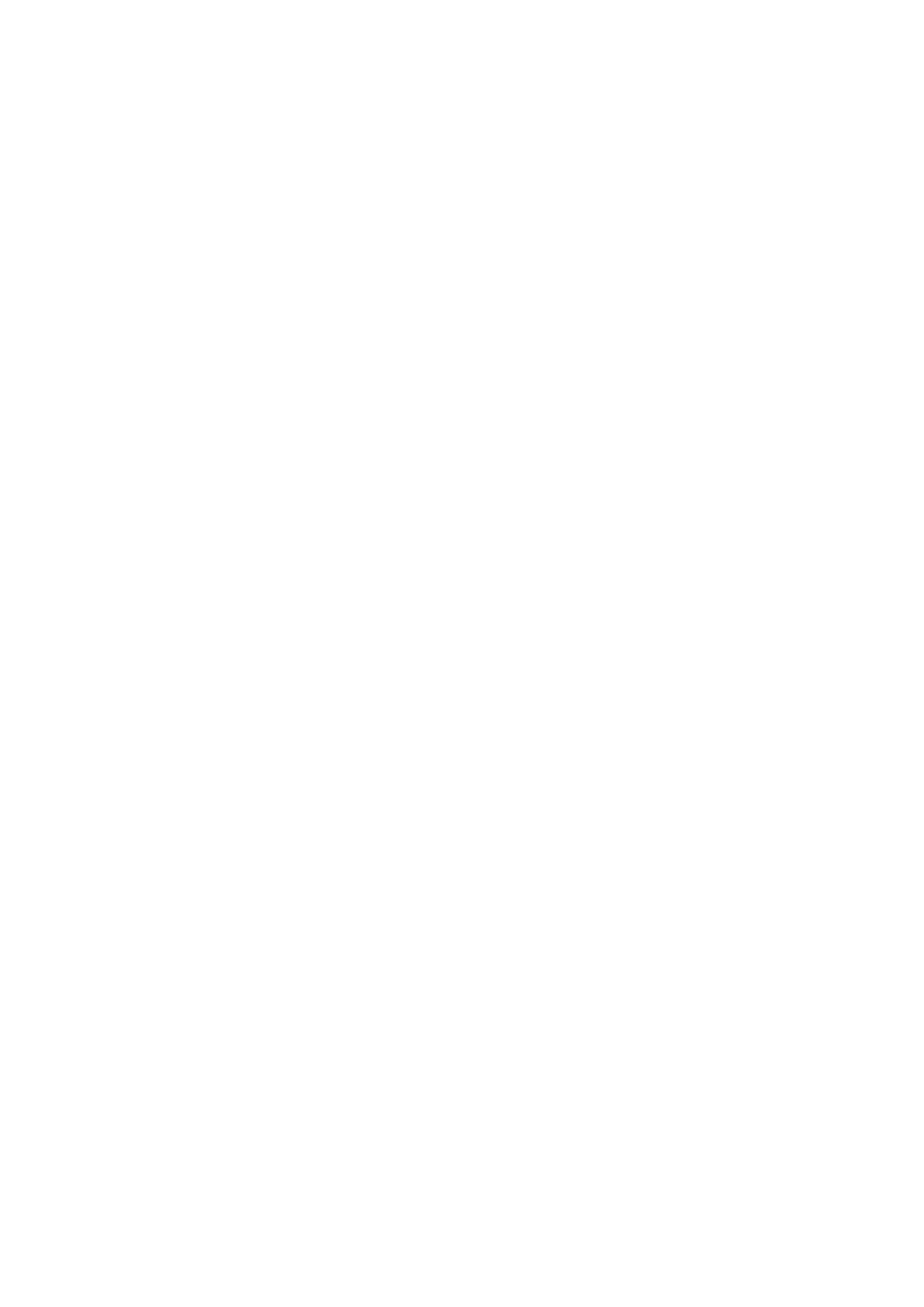# **CONTENTS**

| <b>EXECUTIVE SUMMARY</b>                                                | 5  |
|-------------------------------------------------------------------------|----|
| <b>1. INTRODUCTION</b>                                                  | 6  |
| 2. CORRUPTION IN THE FORESTRY SECTOR: SCALE AND NATURE OF THE PROBLEM   | 6  |
| 3. ILLEGAL LOGGING AND DRIVERS OF CORRUPTION                            | 7  |
| 4. THE EU'S POLICY TO TACKLE ILLEGAL LOGGING - FLEGT                    | 8  |
| 5. ANTI-CORRUPTION IN FLEGT - OPPORTUNITIES TO BETTER TACKLE CORRUPTION | 9  |
| 5.1 Accountability                                                      | 10 |
| 5.2 Transparency                                                        | 12 |
| 5.3 Participation                                                       | 12 |
| 5.4 Integrity                                                           | 13 |
| 5.5 Integrating anti-corruption principles into FLEGT                   | 13 |
| <b>6. ANTI-CORRUPTION BEYOND FLEGT</b>                                  | 14 |
| 6.1 Policy coherence with development and coordination                  | 14 |
| 6.2 Accounting and corporate reporting directives                       | 14 |
| 6.3 Anti-money laundering and beneficial ownership transparency         | 15 |
| <b>7. RECOMMENDATIONS</b>                                               | 15 |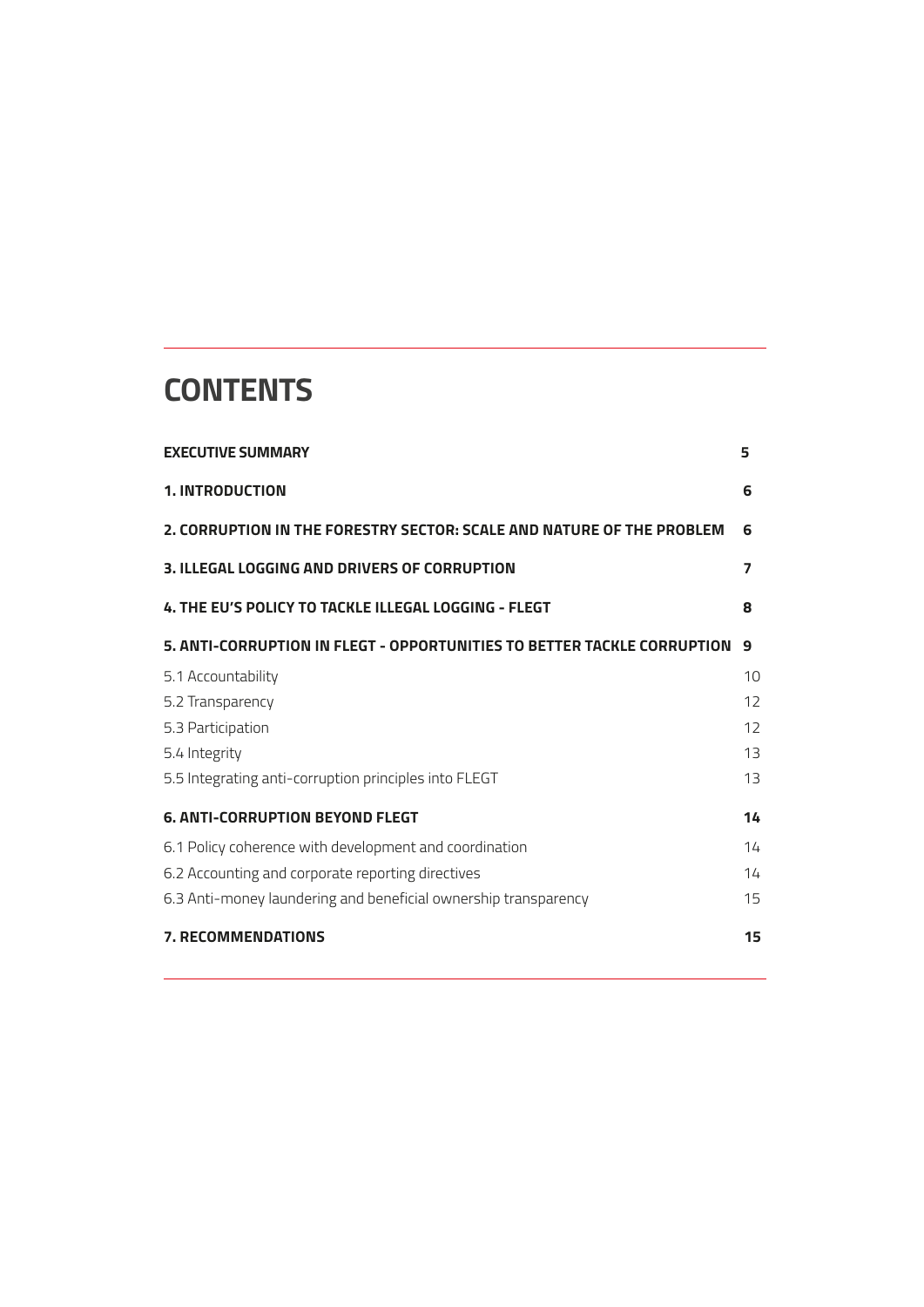**This briefing has been prepared in order to contribute to the development of EU policy on tackling illegal logging and related trade through the review of its Forest Law Enforcement, Governance and Trade (FLEGT) Action Plan. It outlines why and how corruption is a persistent problem in the logging sector and sets out recommendations for the EU.**

**4**

**Cover photo: Trucks surrounding cut logs in Sarawak, Malaysia. © Global Witness. This page: Logs lying in a pile in Sarawak, Malaysia. © Global Witness.**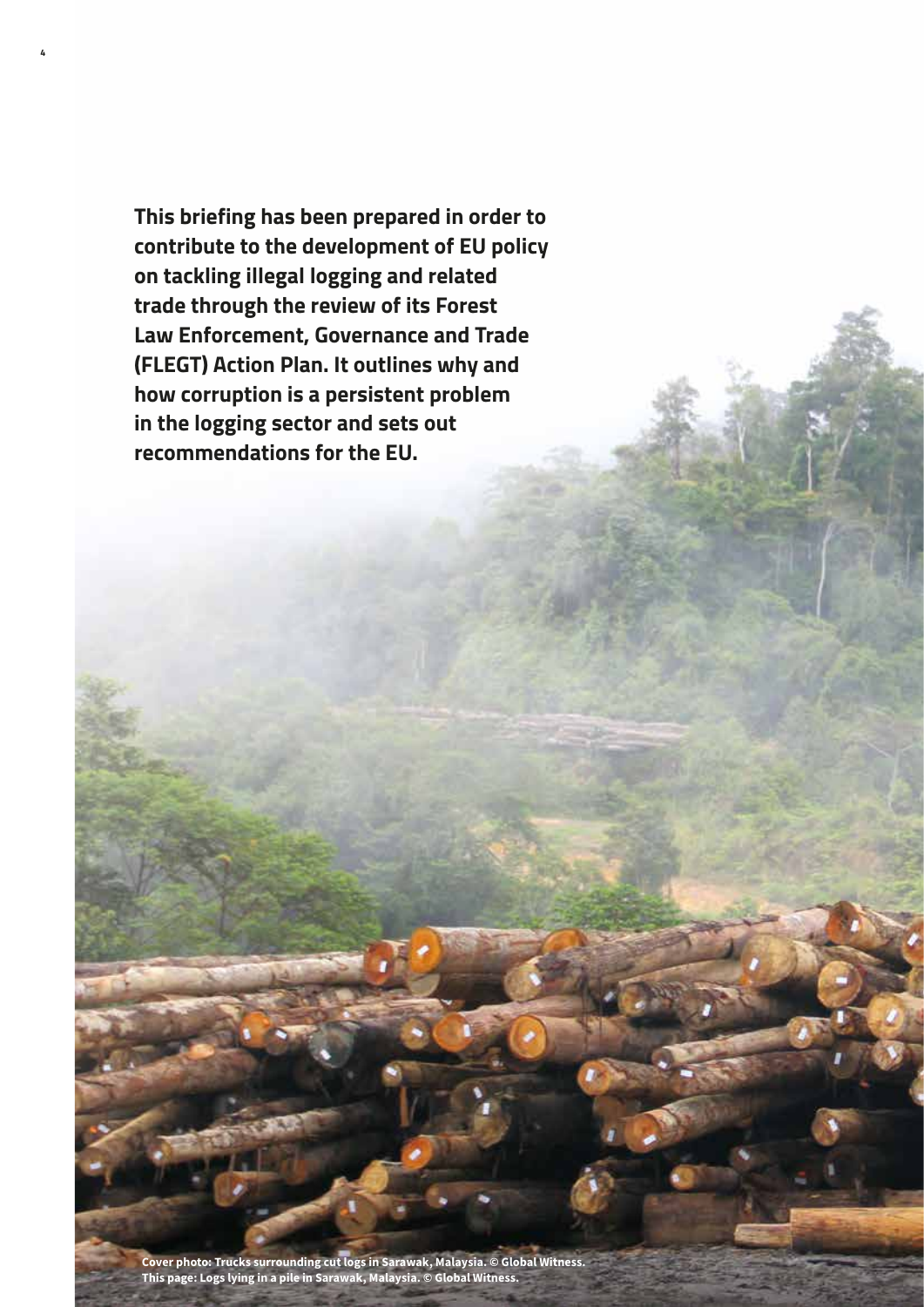# **EXECUTIVE SUMMARY**

Corruption is rife in many of the developing countries that supply the EU market with tropical timber. These countries are often characterised by inadequate basic freedoms (freedom of expression, freedom of information) and weak rule of law. Corruption can be found at all stages of the timber trade – from the harvesting of timber, its transportation, processing, manufacturing, exporting, importing and selling. This further exacerbates the destruction of forests with devastating consequences for local communities, biodiversity and the environment.

As a key consumer market for tropical timber, and with bilateral agreements in place with many of these countries, the EU is uniquely placed to promote and pursue fundamental reforms to tackle corruption in partnership with timber producing countries. Bilateral agreements currently in place (Voluntary Partnership Agreements) under the EU's FLEGT Action Plan lay some of the foundations for tackling corruption, but these have not always been followed through with meaningful reforms and have tended to emphasise technical elements without addressing more fundamental challenges in producer countries.

The scale of the corruption challenge requires a fresh approach that goes beyond these technical elements. The EU should raise the issue of corruption up the political agenda with producer country governments; re-orientate policies to address key dimensions of an anti-corruption strategy – accountability, transparency, participation and integrity; and strengthen enforcement of EU Timber Regulation to tackle corruption risks in the EU's timber supply chain.

Without this three pronged approach, corruption will continue to blight the EU's timber supply chain and fatally undermine the EU's own efforts to reform the sector and tackle the trade in illegal timber with disastrous consequences for forests, biodiversity, local communities and the climate.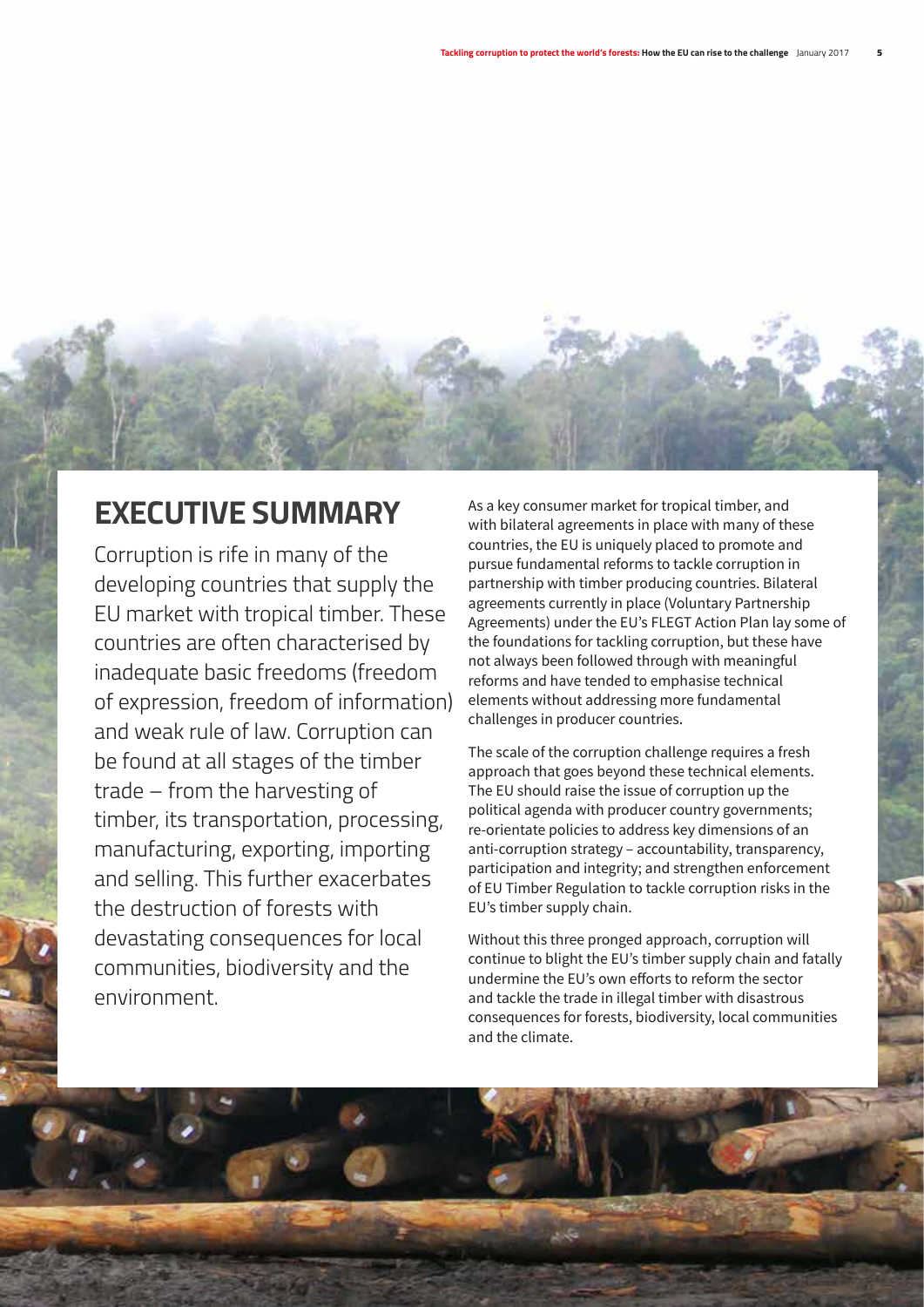



**Logging and forest communities in DRC. © Global Witness Effects of illegal logging in Madagascar. © Transparency International** 

#### *1. INTRODUCTION*

**6**

The EU's imports of tropical timber come primarily from countries with high levels of corruption $^1$  in fragile and/ or conflict affected countries. Current development aid programmes aiming to tackle illegal logging and improve forest governance do not adequately address the challenges of corruption. Indeed, they can perpetuate corruption by partnering with some corrupt companies, officials and politicians at the root of the problem. Without understanding the role of corruption in the sector and strengthening measures to tackle it, programmes aimed to improve forest governance are unlikely to succeed.

The link between corruption and deforestation has been almost universally recognised.<sup>2</sup> Corruption within and around the forest sector undermines the design, implementation and subsequent monitoring of policies aimed at conserving forest cover, while also jeopardising development goals and poverty alleviation in many countries.

Corruption can also increase the risk of conflict as it may fuel resentment amongst groups who lose out through corrupt practices. The revenues from the timber trade can also fund conflicts. The chaos caused by conflict may then create more opportunities for corruption. This is also true when it comes to the fragile post-conflict environment where corruption puts fragile peace at risk.

### *2. CORRUPTION IN THE FORESTRY SECTOR: SCALE AND NATURE OF THE PROBLEM*

Corruption is one of the main drivers of illegal logging and the most important enabling factor behind the illegal timber trade. It runs through the whole timber production and marketing chain. Corruption in logging is usually fuelled by a lack of institutional capacity to monitor and enforce existing legal and policy frameworks, low transparency and accountability, low or non-existent civil society inclusion and participation, and overall weak governance.<sup>3</sup> Corrupt payments to key officials and politicians act as a disincentive to clean up the system and deprive the state of vital resources – reinforcing the vicious cycle of weak governance and corruption. One of the primary reasons why environmental and socially damaging activities by mining, agriculture and timber companies operating in tropical forest regions are allowed to continue with impunity.

According to a recent report by the United Nations Environmental Program (UNEP) and INTERPOL, environmental crime is growing at an alarming pace – two to three times faster than global GDP growth. Illegal logging, which has corruption and organised crime as main drivers, tops the ranking of environmental crimes with an estimated value of \$50-152 billion annually.<sup>4</sup> This makes corruption in deforestation incredibly lucrative for those involved, but incredibly destructive for both the communities subject to its consequences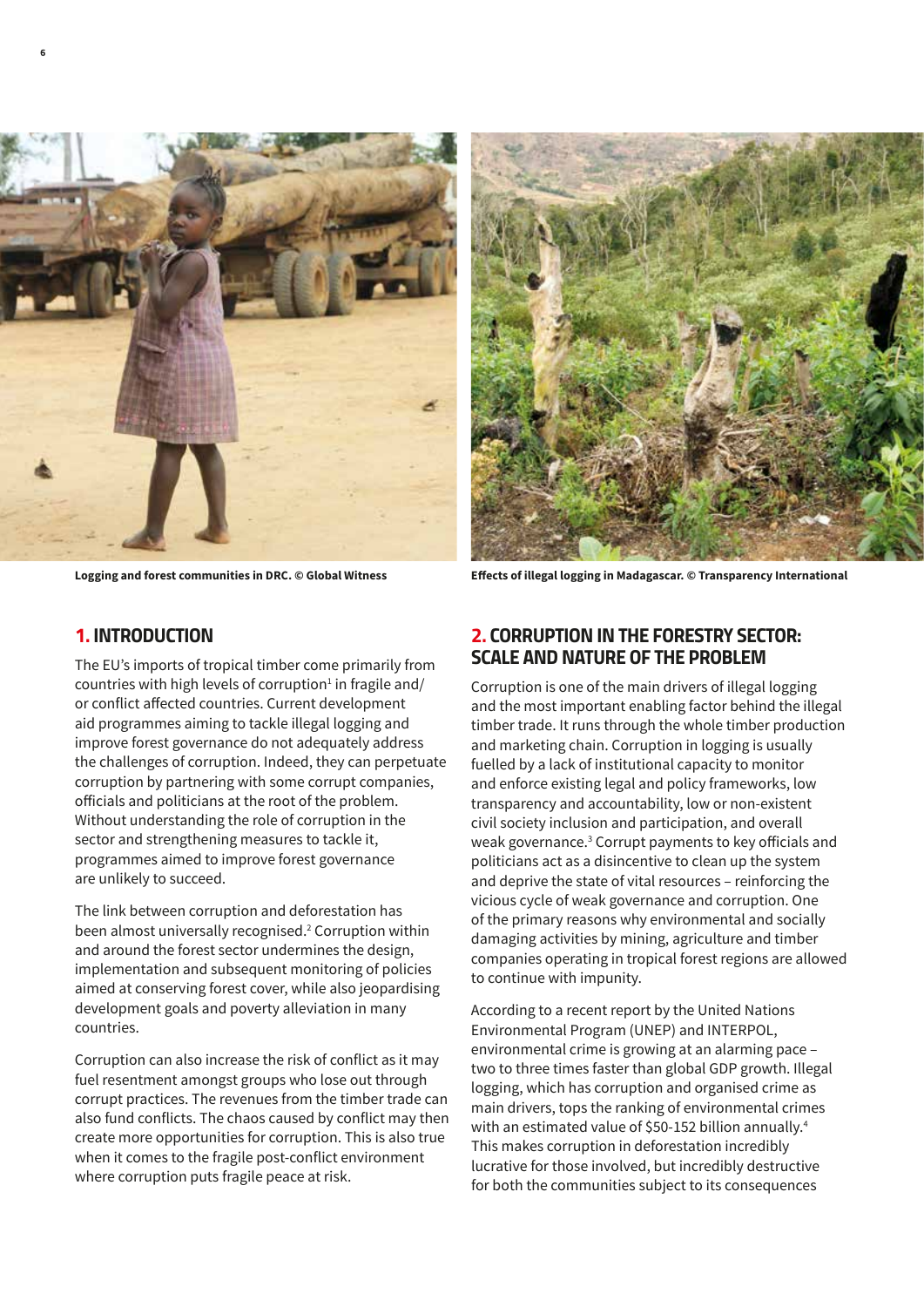and the planet. This dwarfs the funding spent trying to improve the logging sector, which has had negligible impact on tackling the corruption at the root of illegal or unsustainable logging.

 Within the definition of corruption, we identify two sub-types, namely economic corruption, which involves the exchange of tangible goods (cash, official positions, material goods) and social corruption, which generally involves the exchange of intangibles (such as favours, social status or power). Corruption in the forestry sector can be both high-level, as politicians are able to influence the granting of land concessions and logging permits or even influence authorities responsible for scrutinising and policing illegal behaviour. It can also be witnessed at low levels, as officers responsible for forest law enforcement – often working alone with few resources can struggle to carry out enforcement – turn a blind eye to illegal logging or transport by fear of compromising their jobs or causing tension in their local community, or in exchange for compensation.5

# **ZAMBIA**

The bark of the mukula tree has medicinal properties, the outer wood is highly demanded for furniture and flooring, and the dense core is valuable to Chinese rifle manufacturers. With hundreds or thousands of dollars packed into each tree, mukula forests represent a gold mine for profit seeking agents in Zambia, while it is, on the other hand, a curse for the communities and the sustainability of their ecosystems. Illegal logging of various tree species including the mukula tree has been identified as one of the drivers of deforestation and forest degradation in the country. This is happening due to a constellation of corrupt government officials, businesspeople and traditional leaders who profit from smuggling operations and thwart law enforcement efforts. For example, Transparency International Zambia reported on the case of a police officer who intercepted a truckload of mukula logs. When he tried to bring a case and charge the suspects, he was transferred to another district. In another instance, a forestry officer discovered piles of mukula logs at the palace of a powerful chief who claimed to have confiscated them. Believing his job to be at stake, the officer never pursued the investigation. In another incident, the Forestry Department in one

of the country's districts impounded a stash of illegal mukula logs discovered after the truck hauling them overturned on its way to the border. There were allegations connecting the cargo to a powerful individual.

### *3. ILLEGAL LOGGING AND DRIVERS OF CORRUPTION*

In many timber-rich countries, particularly in Africa, the government is legally the largest landowner and the key actor in overseeing national logging matters.6 The majority of the global timber trade is produced from logging concessions on government-owned land. These are often assigned through public tendering processes and include licenses and concessions. Such contracts concentrate power in the hands of those who award them and are highly lucrative to the companies that win them. This leads to a high risk of corruption, particularly in countries that suffer from deep-rooted governance and accountability challenges. When public contracting processes are misused by corrupt individuals who decide on the basis of self-interest, rather than the public good, environmental degradation and over-exploitation of natural resources is likely.7

In many producer countries on the African continent, land tenure is regulated by tribal, community and lineage use and exploitation of the land. So, there is a *de facto* property of the land by individuals or communities which is not recognised *de jure*. The lack of acknowledgment of this *de facto* tenure by state law often leads to illegitimate land grabbing and displacement of locals in favour of unsustainable and forest degrading economic activities. Corruption enables land grabbing in a number of ways<sup>8</sup> which undermine the principles of free, prior informed consent9 and has disastrous consequences for local communities, forests and as well as the viability of subsequent land use.

Some of the key sources and manifestations of corruption in the forestry sector are: the lack of proper public procurement practices in the awarding of licences and concessions;<sup>10</sup> the lack of both accountability and transparency in contracts; political leverage and regulatory capture in timber-producing countries; non-compliance with procedures and legal requirements; inadequate consultations with landowners, civil society and forest-dependent communities; as well as inadequate corporate accountability of multinational companies due to opaque chains of subcontracting; and the lack of annual financial reports providing a country-by-country breakdown of operations. Donor governments have also used aid programmes to favour their own companies and protect the timber supply chain.<sup>11</sup>

Moreover, in many countries political corruption in the forestry sector takes place when politicians and lawmakers have direct or indirect financial stakes in logging.12 These ties, either personally or through their families, may compromise their ability to effectively regulate the industry and control corruption.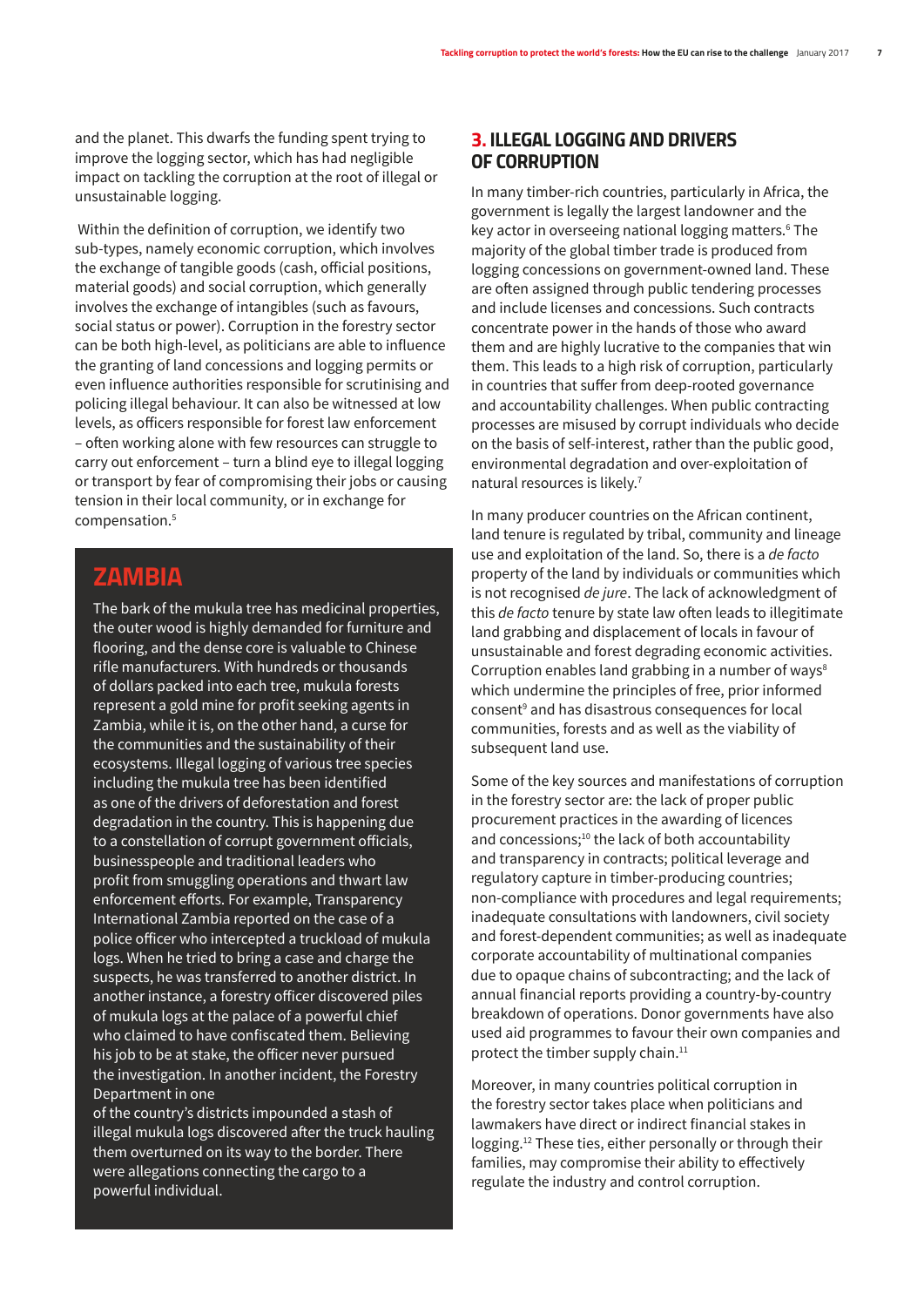### **CAMBODIA**

In 2001, the Prime Minister of Cambodia Hun Sen called for the Tum Ring rubber plantation to be set up as part of a 'rural development policy'. This decision came shortly after a moratorium on logging and transportation had been imposed, providing logging companies with an opportunity to re-start their activities. The plantation was located in one of Cambodia's largest and oldest forests protected by law. However, surveillance found that trees were being cut by logging firms inside and outside of the plantation. Fraudulent firewood permits issued by the Forest Administration were used to transport the wood given the moratorium on logging. Despite the logging ban, the Minister of Agriculture authorised the construction of a mill close to the site, which contravened two laws already in place. These developments raised suspicions about the government collaborating with the companies to facilitate illegal logging in and around the plantation. Further investigations found that many members of the country's most powerful syndicate had a connection to the Prime Minister, his wife and others in government.<sup>13</sup>

Forestry industry ties to politicians and political parties, by way of donations, represents another challenge. Money is a necessary element for political parties and candidates to compete in elections. The forestry sector is by far the most lucrative industry in many countries and often turns out to be the most desirable and willing donor.<sup>14</sup> Large contributions to political campaigns can allow certain industry groups and private interests to gain easier access to politicians and obtain favours from the political elites once in power. This can involve preferential treatment when companies try to obtain licences and concessions, or turning a blind eye to illegal logging activities in return for the political funding and support needed to win their elections.

Revenues from the forestry sector have also been used to fund coups and wars. There are examples of the timber trade financing conflicts across Africa and Asia,<sup>15</sup> including Cambodia in the 1990s when Global Witness's investigations uncovered the Cambodia's notorious Khmer Rouge rebel group earned between USD \$10-20 million per month from trading timber with Thailand, before international pressure helped close the Thai-Cambodia border.16 Another high profile case of conflict timber emerged in Liberia, where guerrilla leader and later President Charles Taylor depended on the logging industry to prop up his regime and fund his war effort.<sup>17</sup> More recently Global Witness investigations have uncovered evidence of the timber trade financing conflict in the Central African Republic.<sup>18</sup>

The use of corrupt means to secure illegal licenses and concessions to exploit a country's forests do not stop once the contract is issued. Corruption can easily spill from licensing into other areas of forest management. After the first step, illegality can occur at all stages of the timber production and marketing chain, including logging, transporting, processing and manufacturing, exporting and importing, and selling.

#### **Figure 3.1. Flow of Illegally Harvested Logs** <sup>19</sup>

# **LOGGING**

- Log in protected areas
- Log outside of area on permit • Log protected species
- Log trees of a protected size
- Log and burn trees
- Forgery of permits, using forged permits
- Bribery and other corrupt practices to obtain permits



- Transport without transport permits
- Transport at prohibited time
- Transport using forged permits
- Fraudulent use of transport permits
- Bribery at police checkpoints.



## **PROCESSING**

• Failing to determine legal origin of logs • Bank fraud (misrepresenting mill capacity on loan application)



• Knowingly selling illegal raw or finished product

### *4. THE EU'S POLICY TO TACKLE ILLEGAL LOGGING - FLEGT*

The EU's flagship policy to tackle illegal logging, the Forest Law Enforcement Governance and Trade (FLEGT) Action Plan was adopted in 2003.<sup>20</sup> It aims to reduce illegal logging by strengthening legal forest management, improving governance and promoting trade in legally produced timber. FLEGT includes demand and supply side measures – including rules governing the import of timber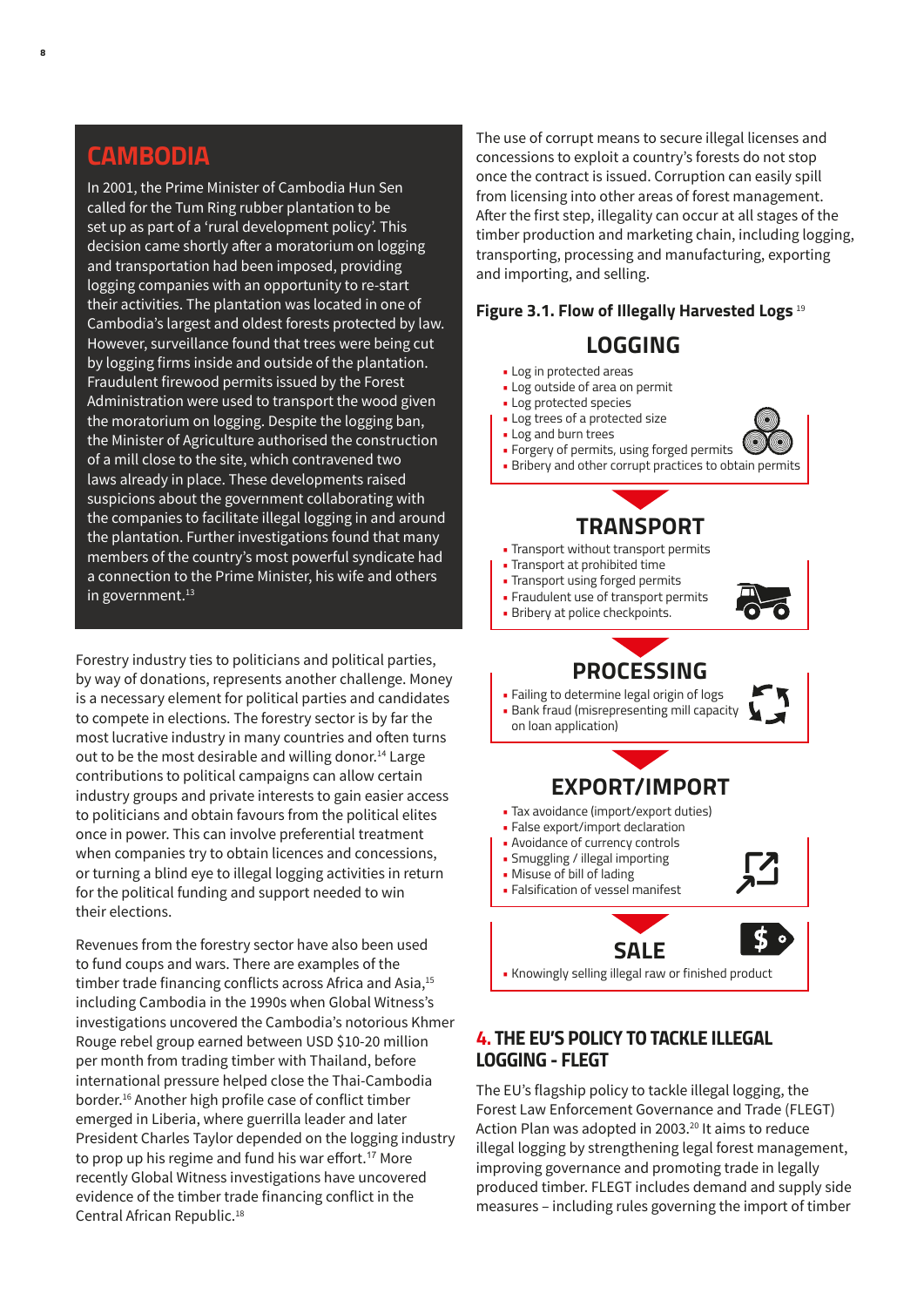into the EU (the EU Timber Regulation) and programmes in producer countries. €935.5 million has been spent on FLEGT by the EU, Member States and others over the period 2003-2014.21

The FLEGT Action Plan saw the creation of Voluntary Partnership Agreements (VPAs), which are agreements between the EU and timber-producing countries outside the EU. VPAs aim to ensure that timber and timber products exported to the EU come from legal sources. They also aim to help timber-exporting countries improve regulation and governance of the forest sector. The ultimate goals of VPAs are for countries to export FLEGT licensed timber which is verified as legal by FLEGT processes in country and automatically meet EU Timber Regulation requirements, meaning that it can be imported into the EU without due diligence by private sector operators. Six countries (Cameroon, Central African Republic, Ghana, Indonesia, Liberia and Republic of the Congo) have signed a VPA with the EU and are currently developing the systems needed to control, verify and license legal timber. Nine more countries (Côte d'Ivoire, Democratic Republic of the Congo, Gabon, Guyana, Honduras, Laos, Malaysia, Thailand and Vietnam) are in negotiations with the EU. Only one country, Indonesia, has begun to issue FLEGT licensed timber to the EU, despite systemic corruption problems (as highlighted in the Indonesia case study).

The FLEGT Action Plan, VPAs and the EU Timber Regulation provide valuable opportunities to tackle corruption in the forestry sector. However, the recent evaluation of FLEGT highlighted how, despite significant spending under the FLEGT programme, corruption and governance challenges remain key obstacles to tackling illegal logging.22 These are complex challenges which require a range of measures and sustained attention.

### *5. ANTI-CORRUPTION IN FLEGT - OPPORTUNITIES TO BETTER TACKLE CORRUPTION*

The VPA partner countries and main exporters of tropical timber to the EU are characterised by high levels of fragility and corruption and have poor ratings when it comes to rule of law and freedom of information and expression. This is illustrated by the chart on the following page which collates the various rankings available. This demonstrates the strong probability that the EU's tropical timber supply chain is contaminated with corruption. It also highlights the importance of ensuring that the EU's policies in the forest sector prioritise the principles and policies that are essential to an effective anti-corruption policy.

**Trucks transporting in Atlantic Resources logyard in Greenville port Liberia. © Global Witness** 

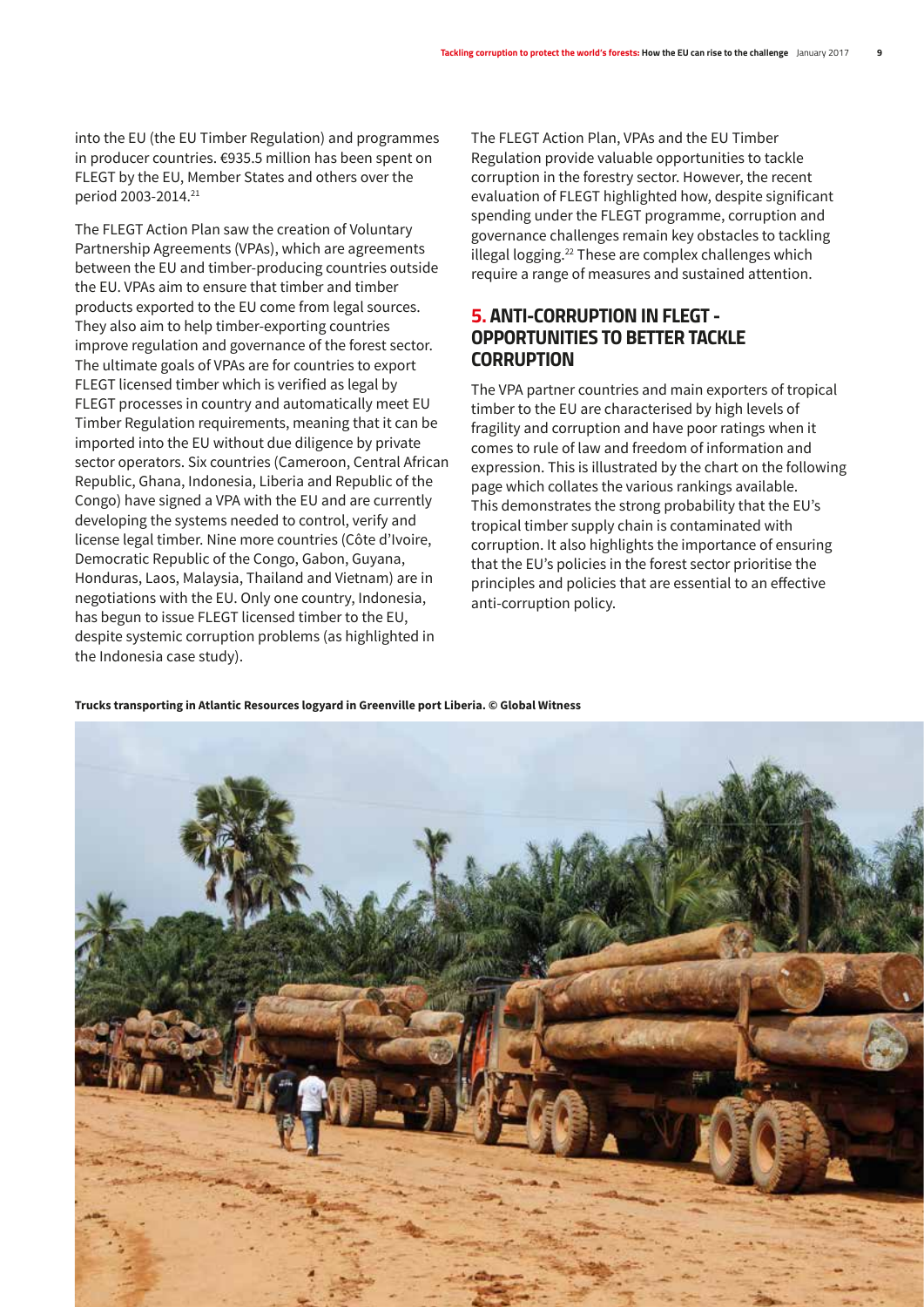**Timber producing countries at a glance: An overview of the main tropical timber producing countries which account for 80 percent of EU's imports of tropical timber and have a Voluntary Partnership Agreement in place with the EU. The ratings used are publicly available and cover a wide range of indictors to assess the countries on corruption, freedom, fragility and rule of law.**

| Country                                | <b>VPA status</b>   | A. 2015<br><b>Tropical Wood</b><br>Imports to EU<br>(EUR Million) | <b>B.</b> Freedom in the<br><b>World Country</b><br>Score ( $0 =$ worst,<br>$100 = best$ ) | C.2015<br>Corruption<br>Perceptions<br>Index ( $0 =$ highly<br>corrupt, $100 =$<br>very clean) | <b>D.</b> Fragile States<br>Index ( $0 = \text{very}$<br>stable, $120 =$<br>very fragile) | E. Rule of Law<br>Index $(1 =$<br>indicating<br>strongest<br>adherence to<br>the rule of law) |
|----------------------------------------|---------------------|-------------------------------------------------------------------|--------------------------------------------------------------------------------------------|------------------------------------------------------------------------------------------------|-------------------------------------------------------------------------------------------|-----------------------------------------------------------------------------------------------|
| Cameroon                               | Implementing        | 189.3                                                             | 24                                                                                         | 27                                                                                             | 97.8                                                                                      | 0.37                                                                                          |
| Malaysia                               | Negotiating         | 159.7                                                             | 45                                                                                         | 50                                                                                             | 66.1                                                                                      | 0.54                                                                                          |
| Indonesia                              | Implementing        | 104.6                                                             | 65                                                                                         | 36                                                                                             | 74.9                                                                                      | 0.52                                                                                          |
| Republic of<br>the Congo               | <b>Implementing</b> | 70.6                                                              | 28                                                                                         | 23                                                                                             | 92.2                                                                                      | N/A                                                                                           |
| Cote D'Ivoire                          | <b>Negotiating</b>  | 68.3                                                              | 51                                                                                         | 32                                                                                             | 97.9                                                                                      | 0.46                                                                                          |
| Gabon                                  | Negotiating         | 59.3                                                              | 34                                                                                         | 34                                                                                             | 72                                                                                        | N/A                                                                                           |
| Democratic<br>Republic of the<br>Congo | <b>Negotiating</b>  | 32.8                                                              | 25                                                                                         | 22                                                                                             | 110                                                                                       | N/A                                                                                           |
| Ghana                                  | Implementing        | 13.9                                                              | 83                                                                                         | 47                                                                                             | 71.2                                                                                      | 0.58                                                                                          |
| <b>Central African</b><br>Republic     | Implementing        | 10.6                                                              | $\overline{7}$                                                                             | 24                                                                                             | 112.1                                                                                     | N/A                                                                                           |
| Guyana                                 | Negotiating         | 3.5                                                               | 74                                                                                         | 29                                                                                             | 70.9                                                                                      | 0.49                                                                                          |
| Liberia                                | Implementing        | 2.8                                                               | 61                                                                                         | 37                                                                                             | 95.5                                                                                      | 0.45                                                                                          |
| Vietnam                                | Negotiating         | 1.9                                                               | 20                                                                                         | 31                                                                                             | 70.7                                                                                      | 0.51                                                                                          |
| Thailand                               | <b>Negotiating</b>  | 1.6                                                               | 32                                                                                         | 38                                                                                             | 78.8                                                                                      | 0.51                                                                                          |
| Honduras                               | <b>Negotiating</b>  | 0.5                                                               | 45                                                                                         | 31                                                                                             | 79.8                                                                                      | 0.42                                                                                          |
| Laos                                   | Negotiating         | N/A (no figures<br>available for<br>2015, 0.3 for<br>2014)        | 12                                                                                         | 25                                                                                             | 84.4                                                                                      | N/A                                                                                           |

#### **Column A – Tropical Wood Imports**

2014 Tropical Wood Imports to EU (EUR million) from countries with FLEGT VPAs in place or under negotiation and account for approximately 80 % of the EU-28's tropical wood imports (in value terms) during the 2000–14 period (Eurostat) http:// ec.europa.eu/eurostat/statistics-explained/index. php/Forestry\_statistics\_in\_detail#Tropical\_wood imports\_to\_the\_EU

#### **Column B – Freedom in the World**

Freedom House evaluates the state of freedom based on 25 indicators to determine ratings for political rights and civil liberties – covering both laws in place and their implementation. Analysts use news articles, academic analyses, NGO reports and experts. Freedom in the World Country Score (0 = worst, 100 =

best) (Freedom House, 2016) https://freedomhouse. org/report/freedom-world-2016/table-scores -

#### **Column C - 2015 Corruption preceptions**

Transparency International scores and ranks countries/territories based on how corrupt a country's public sector is perceived to be using a combination of surveys and assessments of corruption. 2015 Corruption Perceptions Index (0 = highly corrupt, 100 = very clean) (Transparency International, 2016) https:// www.transparency.org/cpi2015/#results-table

#### **Column D - Fragile States**

The Fund for Peace uses specialist software as well as quantitative analysis and qualitative inputs across 12 primary social, economic and political indicators to

assess fragility. Fragile States Index (0 = very stable, 120 = very fragile) (Fund for Peace, 2016) http://fsi.fundforpeace.org/rankings-2016

#### **Column E - Rule of Law**

The World Justice Project uses household and expert surveys to measure rule of law using 44 indicators across eight primary rule of law factors. Rule of Law Index (1 = indicating strongest adherence to the rule of law) (World Justice Project, 2016) http:// worldjusticeproject.org/rule-of-law-index

| Green:        | Yellow:        | Red:           |
|---------------|----------------|----------------|
| ratings in    | ratings in the | ratings in the |
| the top third | middle third   | bottom third   |
|               |                |                |

In the following sections, we take the key elements of an anti-corruption strategy – accountability, transparency, participation and integrity23 **–** and examine how action under FLEGT can ensure that each are addressed to tackle corruption more effectively.

#### **5.1 ACCOUNTABILITY**

To improve accountability in FLEGT all stakeholders involved, be they public or private organisations, must be held accountable for reporting their activities and executing their powers properly. This can be through formal means, as well as daily interactions between civil society organisations and the forest authority.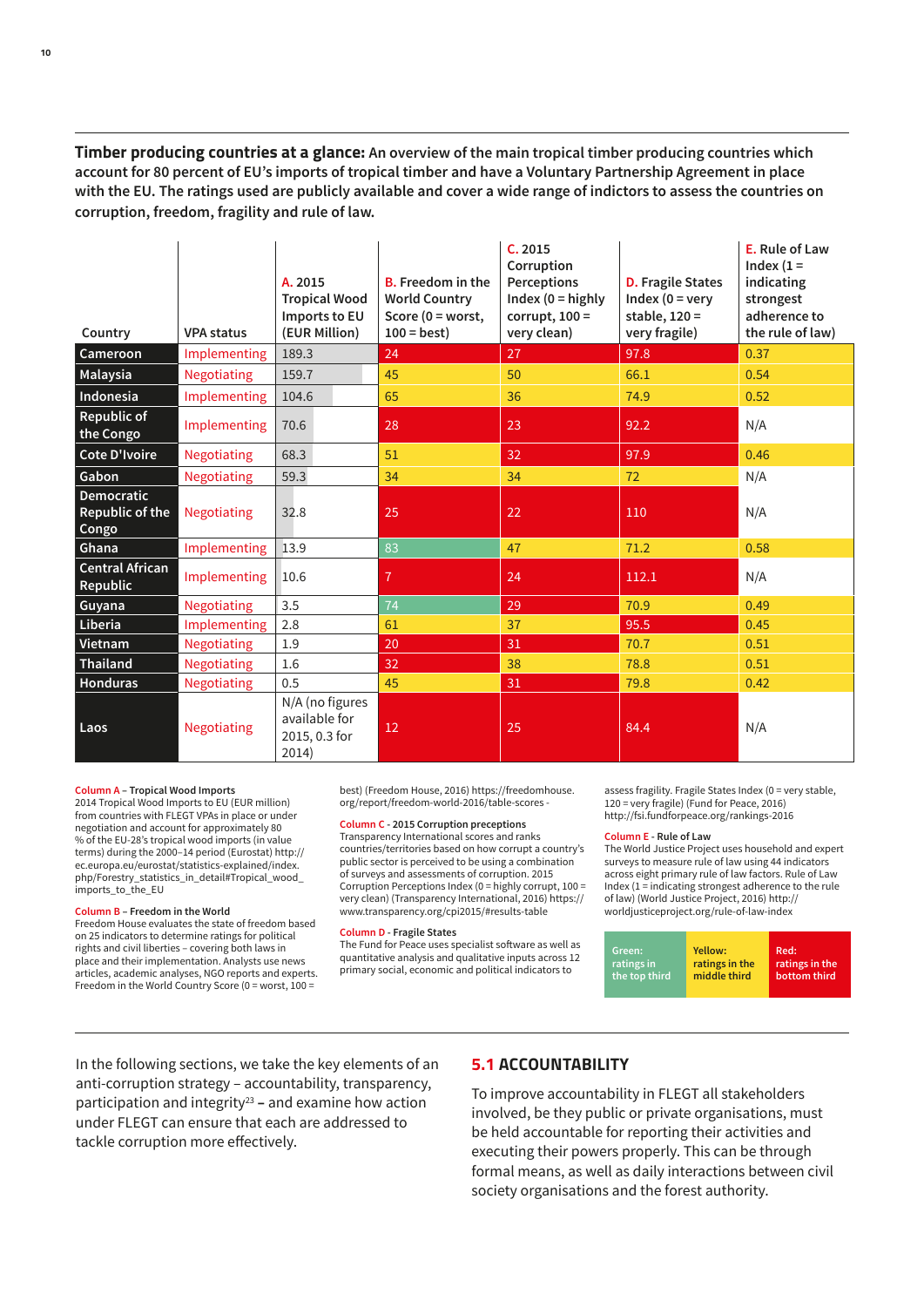There is a risk that in VPA partner countries, like Ghana and Liberia, the VPA process does not challenge contracts that should have been cancelled years ago, and in some cases never issued in the first place. VPAs should involve a review of logging concessions and cancellation of those allocated through corrupt or illegal means. VPA partner governments should also be held to account for the non-implementation of commitments made under the VPA, such as commitments concerning transparency, law reforms and implementation.

The proper enforcement of laws governing forests is essential to securing accountability and combating impunity. Despite the magnitude and diversity of corruption risks in the sector, there are few instances of prosecution and punishment. Impunity fatally undermines anti-corruption efforts. The FLEGT evaluation found that despite including Law Enforcement in the title of the programme, it is an area that has received little attention.<sup>24</sup>

In some cases, law enforcement is weak due to corruption that compromises judicial integrity. Corruption in the judiciary can turn law enforcement bodies into institutions that are unable to fulfil their obligations of upholding the law, investigating cases and prosecuting illegal logging. It can manifest itself in different forms and includes bribery, conflicts of interest and nepotism. In the case of bribery, it may manifest itself in the form of bribery of prosecutors to avoid cases going to court, bribery of judges or prosecutors for favourable verdicts in court or bribery of elected officials to use their political influence on courts. Judicial corruption can take root due to weak capacities stemming from resource constraints, i.e. technical know-how, adequate finances and sufficient staff. For instance, according to the World Bank, investigators have an insufficient understanding of recent forest laws and sanctions, court procedures and forest crimes.25

Access to justice is a critical component of effective forest governance structures. Without adequate access to justice, individuals and groups are not able to protect and enforce their rights, rendering existing forest governance structures ineffective. Different corruption risks can be deterred and addressed through appropriate access to justice and adequate enforcement. Moreover, the lack or even absence of appropriate and accessible channels to file complaints as well as the absence of effective protection for whistleblowers in most timberrich countries, and, consequently, the lack of effective legal remedies for them, only contribute to reinforcing corrupt practices. While specific instances of corruption may be investigated by specially created and financed investigative commissions with quasi-judicial powers, the economics of enforcement should mean that any

enforcement system is self-financing and therefore self-sustaining without reliance on donor support once operational.<sup>26</sup>

The EU must promote the independence of the judiciary and the transparency of judicial processes in producer countries, through discussions at political level between the EU and the government as well as EU programmes supporting capacity building in this area. Measures to be taken by governments in producer countries to strengthen the independence of the judiciary include making the process of judicial appointments merit-based and transparent, setting clear terms and conditions for hiring judges, mandatory disclosure of assets and conflicts of interest.

Civil society monitoring, e.g. Independent Forest Monitors (IFMs), is also an essential component of accountability. In some VPA countries independent forest monitors operate under government mandates and are a formal part of the VPA, in others they are outside the formal system. The commitment to IFMs should be written into VPA texts and national laws. 'Recognition agreements' with a state authority should be promoted to provide an agreed and public set of roles and responsibilities around production, publishing and follow up to IFM reports. It is essential that IFMs have access to logging sites, retain their independence from government and can freely publish their findings. Given their key role in monitoring the forest sector, all producer countries receiving support via FLEGT (whether or not they have VPAs in place) should have independent forest monitors in place, with the EU providing adequate and sustained funding where needed.

The EU also has an opportunity to strengthen accountability through existing legislation. The EU Timber Regulation (EUTR) was adopted in 2010 and entered into force in 2013. It prohibits the placing of illegally harvested timber and derived products on the EU Market and requires companies commercialising timber or derived products to conduct due diligence to minimise the risk that timber or timber products are illegal. However if the EU Timber Regulation (EUTR) is to be an effective tool in tackling corruption rather than being undermined by it, Member States, with support from the European Commission, must improve compliance and step up their enforcement – including investigations in EU harbours to which imported timber is shipped – to ensure that operators take, and are held accountable where they fail to take, effective measures for risk mitigation with respect to corruption. Member States should also rigorously apply national anti-corruption legislation and international standards, like the OECD Anti-Bribery Convention. (More information in EUTR case study)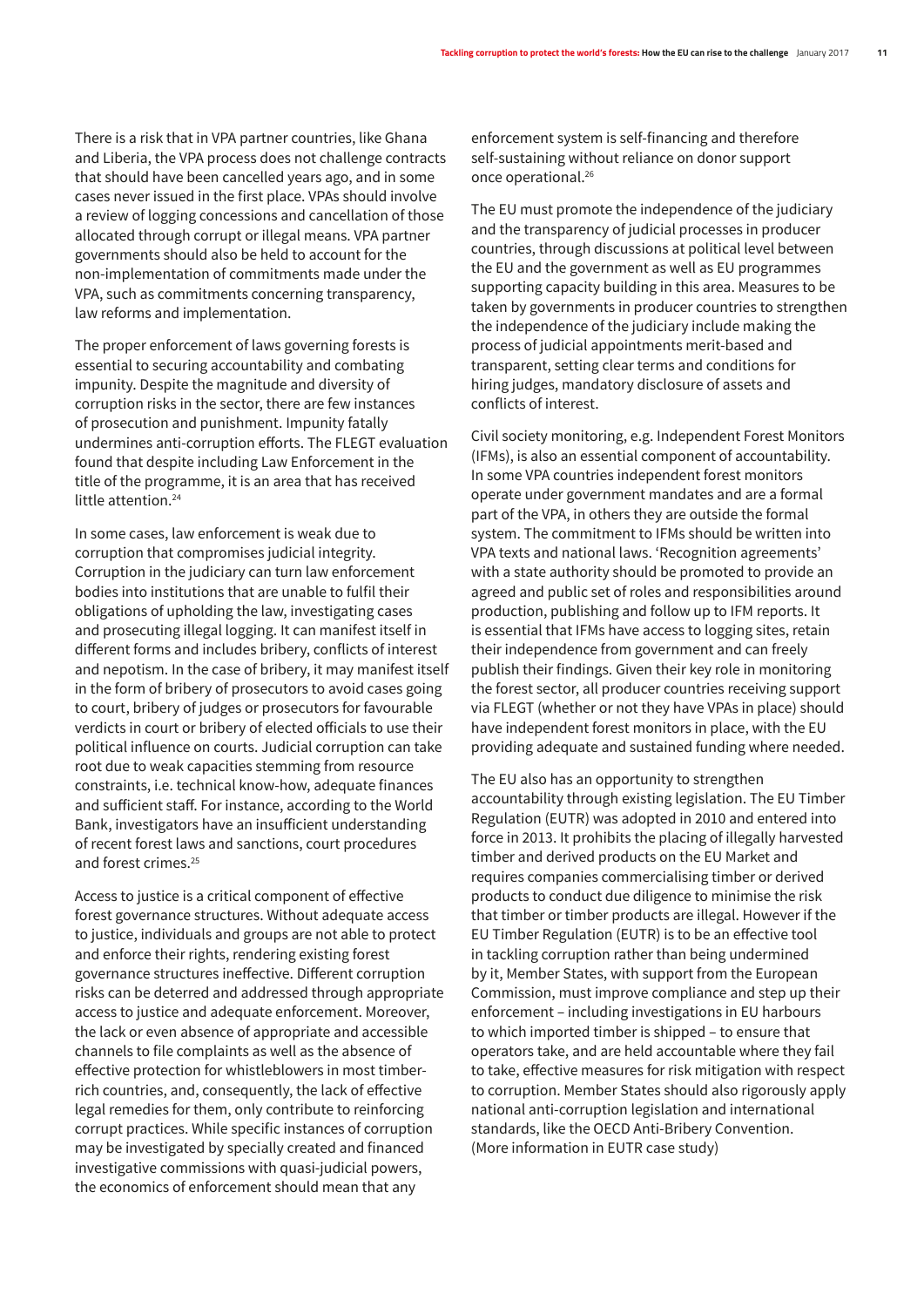# **EU TIMBER REGULATION**

In the recent evaluation of the EUTR, implementation was found to be slow in most Member States, due in part to insufficient resources allocated by Member States, with uneven sanctions, understanding of the regulation and infringements across the  $EU$ .<sup>27</sup> Implementation and compliance by the private sector was also found to be uneven.<sup>28</sup> One of the challenges to screening out illegal timber from the EU supply chain, identified in the evaluation, was the lack of credibility of official documents issued by producer countries with high levels of corruption.29

The current European Commission guidance for the EUTR states that private sector operators should take additional steps to mitigate risks of illegality, where these are not negligible and official documents issued by authorities cannot be considered reliable.30 As part of risk assessment, the guidance advises using Transparency International's Corruption Perceptions Index (CPI), as well as other sources, whilst also taking into account subnational variations and the specific situation in the forestry sector. Where corruption risks are present, the guidance only offers a few examples of risk mitigation measures including third party verification, independent audits, or making use of timber tracker technology.31

EUTR guidance should be expanded with a more detailed reflection of corruption-specific risk mitigation measures to increase compliance amongst operators subject to the Regulation.

A more comprehensive suite of risk mitigation measures, as part of an operator's anti-bribery procedures, would include anti-bribery terms and conditions in contracts with suppliers, the implementation of anti-corruption compliance provisions, and the provision of audited financial statements. If the supplier were a trader, rather than a company harvesting or processing timber, such terms and conditions would require the supplier to adopt terms and conditions of comparable rigour with the next party in the chain. Terms and conditions with companies harvesting and/or processing timber in the country of harvest, where corruption risks were present, would include a requirement to conduct anti-corruption audits, by experienced anti-corruption auditors such as forensic accountants trained in local and international anti-bribery laws. They would also comprise an audit for compliance with the company's anti-corruption compliance programme and include tests for substantive compliance.<sup>32</sup>

#### **5.2 TRANSPARENCY**

VPAs provide opportunities to increase transparency in the forest sector. Notably, some VPAs include a specific annex setting out the information which should be made available as well as a general article on information disclosure.<sup>33</sup> However, in practice there has been a lack of impetus towards their fulfilment.34 Whilst in some countries VPAs have led to the publication of information on forest legislation and permits on websites, this information rarely includes up-todate data or key documents linked to timber concessions. VPAs should be clearer about the information that should be made available, including specified minimum content across VPAs. VPA should also specify which information should be proactively published or made available on request.35 There should be proactive publication of up to date information with processes to make it accessible to the general public, including in relevant local languages.

Freedom of information laws are important for establishing a broader framework requiring public authorities to publish information and respond to requests. The implementation of freedom of information laws relies on a clear division of powers, including independent Information Commissioners or Ombudsmen and strong judicial measures in the event of non-compliance. In order to be made more directly applicable to forest authorities, supporting regulations are necessary to specify what information needs to be made available (including material that may otherwise be considered as commercially sensitive) to support transparent decision-making procedures.

#### **5.3 PARTICIPATION**

Failure to ensure full and effective participation during policy development and implementation significantly compromises the ability of stakeholders to effectively hold government actors accountable, therefore undermining one of the key democratic checks on corruption.

Improved stakeholder participation is cited as the principal achievement of the FLEGT Action Plan,<sup>36</sup> in particular where FLEGT facilitators are in place to support stakeholder participation. It is important that any improvements in participation are sustainable and maintained after a FLEGT facilitator or VPA support project has ended.

In order to facilitate proper participation all new draft laws, regulations, and procedures (like guidelines on social agreements) should be subject to a public review period. This provision should be enshrined in law, as it is in Liberia, and should be applied in practice across all new measures.

Genuine participation can be particularly challenging in fragile and conflict-affected states, where activists are often persecuted and sometimes killed<sup>37</sup> and civil society organisations are unable to participate freely and safely in multi-stakeholder processes or challenge corruption. More support is required to establish safeguards, raise awareness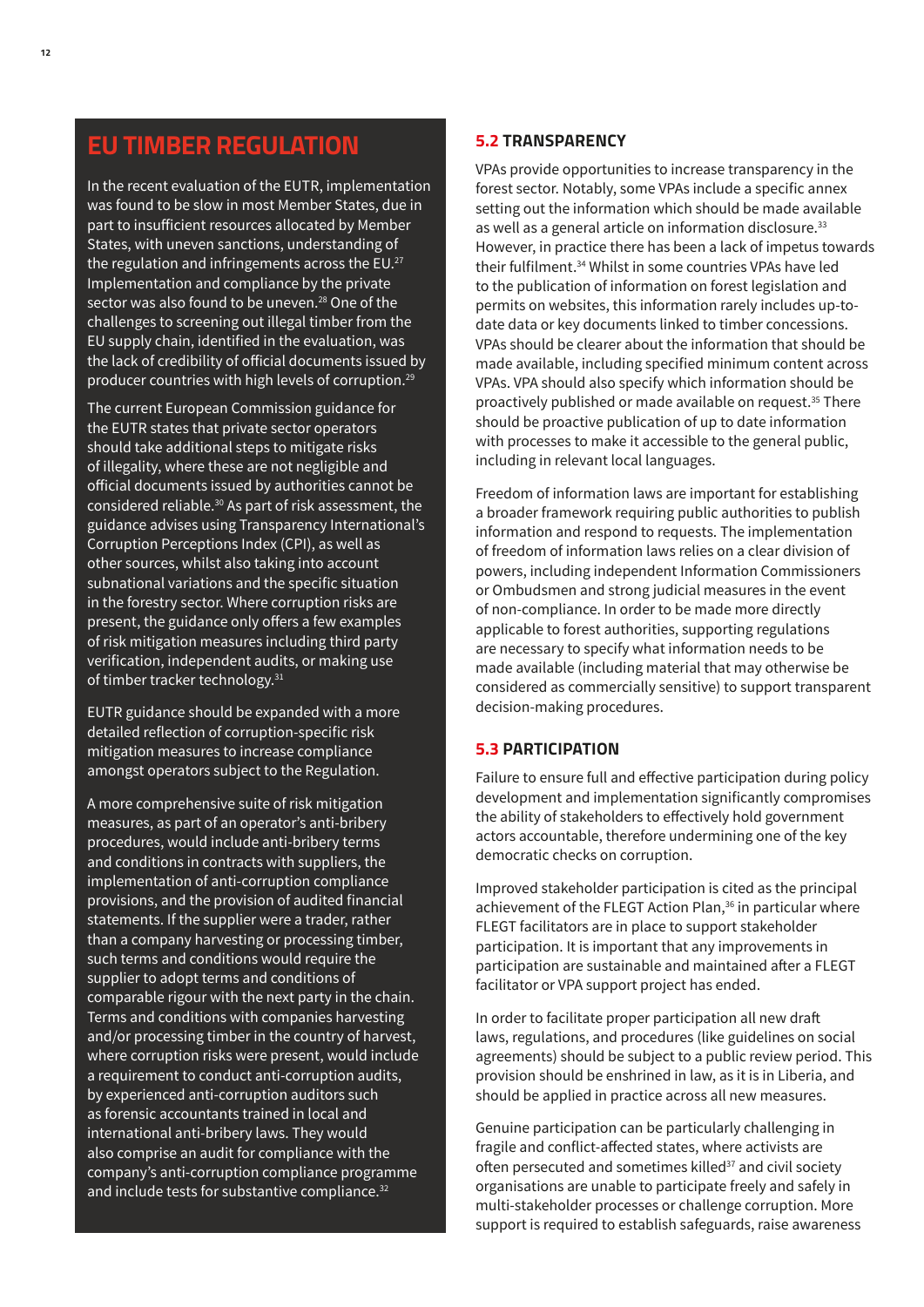and build the capacity of stakeholders, including underrepresented groups, local communities, districtlevel administrations, parliamentarians, law enforcement and anti-corruption entities. Ultimately if free, safe and inclusive participation by civil society and stakeholders is not possible due to the situation in the producer country, then the VPA model may not be appropriate and donors should instead address political concerns directly with the producer country government.

Implementation of the right to freedom of expression is a prerequisite for ensuring the voice and participation necessary for a democratic society.38 The promotion and protection of both access to information itself and flows of information that exist between constituents, government, parliament, community groups, civil society organizations and the private sector are of equal importance. Freedom of expression laws are strictly linked to public participation, which is one of the fundamental principles of democratic governance.

Through its political dialogue with producer country governments, the EU must emphasise the importance of the fundamental rights of freedom of information and expression, including freedom of the media. Journalists provide an important oversight mechanism to report suspected or actual corruption and should not be subject to punitive laws. Additionally, governments must also take measures to improve the reporting of corruption, where required with support from the EU. These systems can include codes of conduct, measures aimed at the protection of whistleblowers or mechanisms to ensure anonymous reporting from civil society and companies.

#### **5.4 INTEGRITY**

Corruption in public tendering processes leading to the awarding of fake licenses and concessions is one of the drivers of illegal logging in many forest-rich countries. The significant areas for corruption in logging licences and concessions include bribery of government officials, collusion and lack of transparency surrounding the award of contracts. A major issue in the awarding of contracts to timber companies, either as licences or concessions, has been the lack of a transparent, competitive and public process. Many times, contracts have been awarded under the fair market value and without disclosing where the land is located and the identity of the concession holder.<sup>39</sup>

To ensure the integrity of the whole system of government, ministers and officials must be held to account for their actions. Where they are found to have acted without integrity they should not be allowed to continue in post nor moved to another role. Similarly, infractions in the forest sector must be prosecuted and companies linked to criminal activities must not receive public subsidies.

As highlighted in the Indonesia case study, the land allocation is not always addressed by the timber

legality assurance system involved in FLEGT licensing. This loophole means that corruption could continue unchallenged whilst the timber makes its way unchecked into the EU. The EU must make use of its leverage when negotiating VPAs and bilateral trade agreements to ensure that corrupt land allocations are not legitimised through the VPA process and to strengthen public procurement practices – increasing their transparency and accountability, improving audit and control systems and setting up effective complaints and appeals mechanisms accessible to competitors.

#### **5.5 INTEGRATING ANTI-CORRUPTION PRINCIPLES INTO FLEGT**

Whilst VPAs lay some of the foundations for improvements in accountability, transparency, participation and integrity which are essential to tackling corruption, these have not always been followed through with meaningful reforms. Indeed, the FLEGT evaluation points to an overemphasis on technical aspects of legality assurance systems at the expense of work on legal frameworks, law enforcement and capacity to administer and monitor VPA implementation.40 Those responsible for the design and implementation of FLEGT and VPAs must prioritise redressing this imbalance in the next stage of FLEGT's development. The progress of FLEGT should not be judged by the number of countries able to issue FLEGT licensed timber, but by the quality of the governance reforms in country irrespective of whether any licences have been issued. The EU should resist pressures to speed up VPA negotiations. A phased or 'stepwise' approach risks allowing a lower or partial level of compliance. Instead there should be a renewed focus on measures that will tackle corruption and deliver meaningful reforms to address the root causes of illegal logging.

High level political commitment from the EU and partner governments is required to tackle corruption and make real progress on the areas outlined above. However, this commitment has not been evident so far in the actions of the EU and partner governments under the FLEGT Action Plan. If progress on reforms to tackle corruption fails, VPA suspension and withdrawal of FLEGT-related donor support should be considered. This should apply in circumstances where the principle of mutual accountability, as outlined in the Paris Declaration on Aid Effectiveness, such as VPA transparency obligations, is not being met, where civil society space is being compromised or where there is inadequate law enforcement and independent monitoring. Otherwise there is a risk that initial gains made in terms of greater information disclosure and civil society participation will be lost as vested interests reassert their control over timber resources. The potential of using 'results-based financing' more progressively to support countries to fulfil their FLEGT priorities also needs to be explored.<sup>41</sup>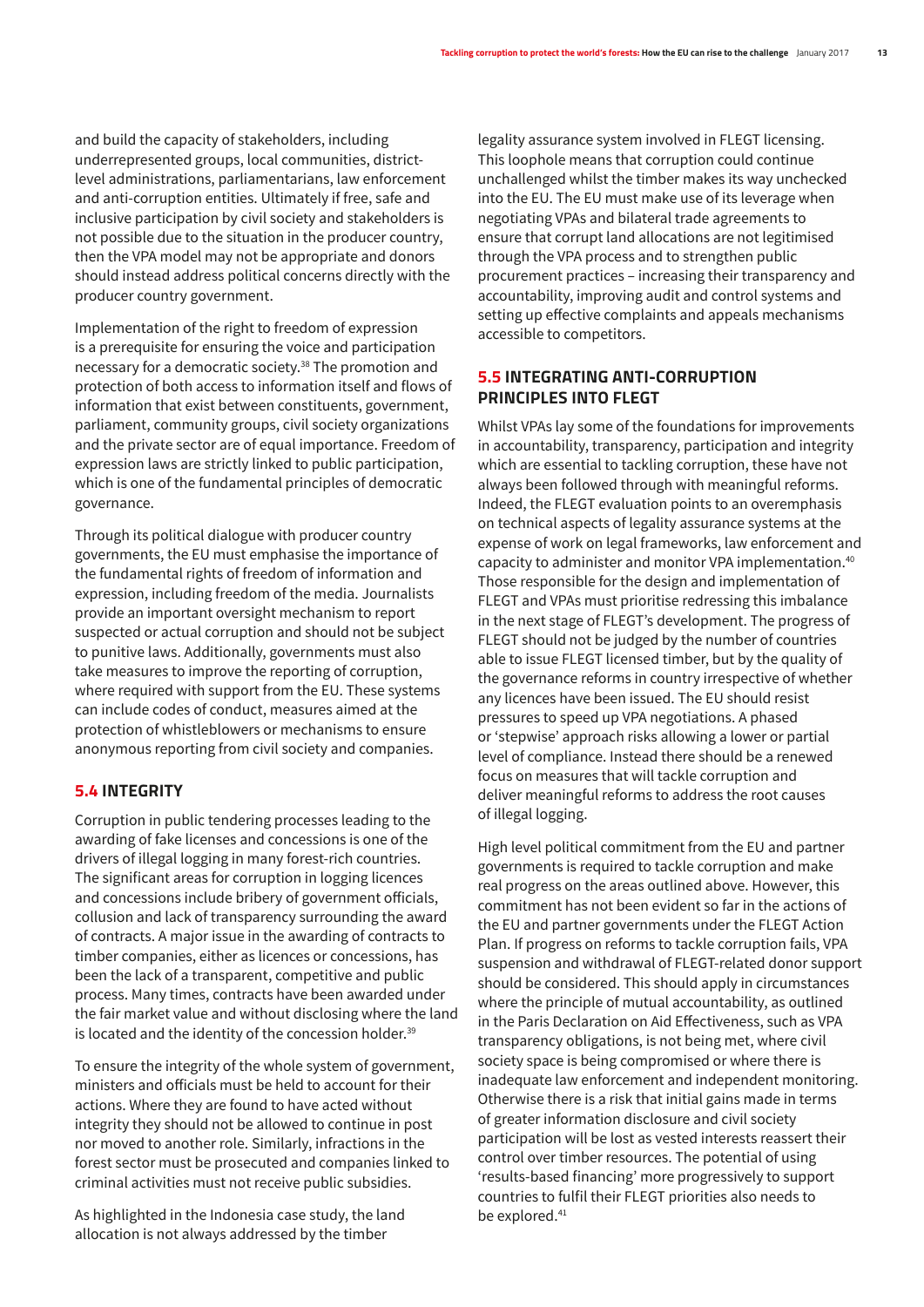# **INDONESIA**

Indonesia was the first country to start issuing FLEGT licensed timber on 15 November 2016.<sup>42</sup> This means that importers of timber into the EU from Indonesia are not required to conduct due diligence and instead rely on FLEGT licenses to verify the legality of the timber. Whilst Indonesia's Timber Legality Assurance System, which forms the basis of FLEGT licenses, has gone some way to addressing transparency and accountability, concerns remain about how far it will address persistent corruption in Indonesia's logging sector.

Corruption in the forestry sector in Indonesia has been rampant,<sup>43</sup> often involving collusion between the private sector and government officials. According to Indonesia's Corruption Eradication Commission (Komisi Pemberantasan Korupsi, KPK), Indonesia lost nearly \$9 billion in state revenue from unreported timber sales between 2003 and 2014 – over four times the volume recorded officially.<sup>44</sup> Corruption in the forest and palm oil sector has also played a role in Indonesia's devastating annual forest and peatland fires.<sup>45</sup> The KPK has found that most logging licensing processes in Indonesia are riddled with corruption.<sup>46</sup> However, the land allocation process and decisions relating to forest clearance are not addressed by the timber legality assurance system.<sup>47</sup>

Indonesia has made some progress in recent years in tackling illegal logging and corruption. The KPK has developed a strong track record for investigating, researching, and trying high-level targets<sup>48</sup> and has

turned its attention to the timber sector. In 2014 it signed a Memorandum of Understanding with Ministries to address corruption in the forest sector, in particular to address the illegal issuance of forest use permits.<sup>49</sup> The KPK has adopted a "multi-door approach" making use of multiple laws to tackle forest crimes, which recognises the overlap between forest crimes and corporate criminal liability, money laundering, tax avoidance and corruption.50 Officials have been prosecuted, as well as the high profile example of Labora Sitrous, a corrupt policeman sentenced to 15 years for large-scale timber theft.<sup>51</sup>

The integrity of FLEGT licensing will depend on Indonesia's ability to address outstanding challenges and root out corruption in the timber sector. This will require prompt action to follow up any incidents of corruption in the forest sector so that any companies involved in corruption lose their ability to issue FLEGT licensed timber. Law enforcement, monitoring, accountability and access to information must be strengthened to address concerns expressed by Indonesian civil society. 52

Corruption in the land allocation process and decisions relating to forest clearance must be addressed through FLEGT.53 The EU should also seek assurances that the Independent Forest Monitor will have the necessary security and access to information required to act as an effective watchdog. The EU delegation working on the FLEGT VPA must support the KPK and coordinate efforts to improve governance and tackle corruption in Indonesia's logging sector.

### *6. ANTI-CORRUPTION BEYOND FLEGT*

For FLEGT to be an effective tool for the promotion of good governance, the EU must take steps to address further transparency and anti-corruption measures that go beyond the FLEGT Action Plan. This can be done through improved coordination with existing EU instruments, and the incorporation of new actions into the EU's partnerships with producer countries.

#### **6.1 POLICY COHERENCE WITH DEVELOPMENT AND COORDINATION**

More coherence between FLEGT and the EU's development aid policies and instruments should be established, for instance on funding for infrastructure, agricultural or food security programmes or investment in extractive industries. The EU should also coordinate its work in VPA countries with other donors by sharing complete information about projects and development aid flows. This information should include project budgets as well as budgetary support, individual financial transactions, spending reports, project reports and evaluations. Without adequate accountability checks in place, donors may effectively support corruption. Better donor coordination could also be used to incentivise the adoption of anti-corruption measures including the uptake of transparency, improved accountability and enforcement in timber-producing countries. Moreover, the EU should ensure that all its actions in the field of forest governance, including its efforts to revise FLEGT and strengthen VPAs, are addressed within its overarching commitments to the 2030 Agenda for Sustainable Development by prioritising the effective implementation of the 17 UN Sustainable Development Goals (SDGs) and the Paris Agreement on Climate Change, as highlighted in its recently adopted European Consensus on Development.<sup>54</sup>

In addition to improving coherence among its own instruments, the EU's action aimed at combatting illegal logging and corruption in the forestry sector should also be better coordinated with that of other international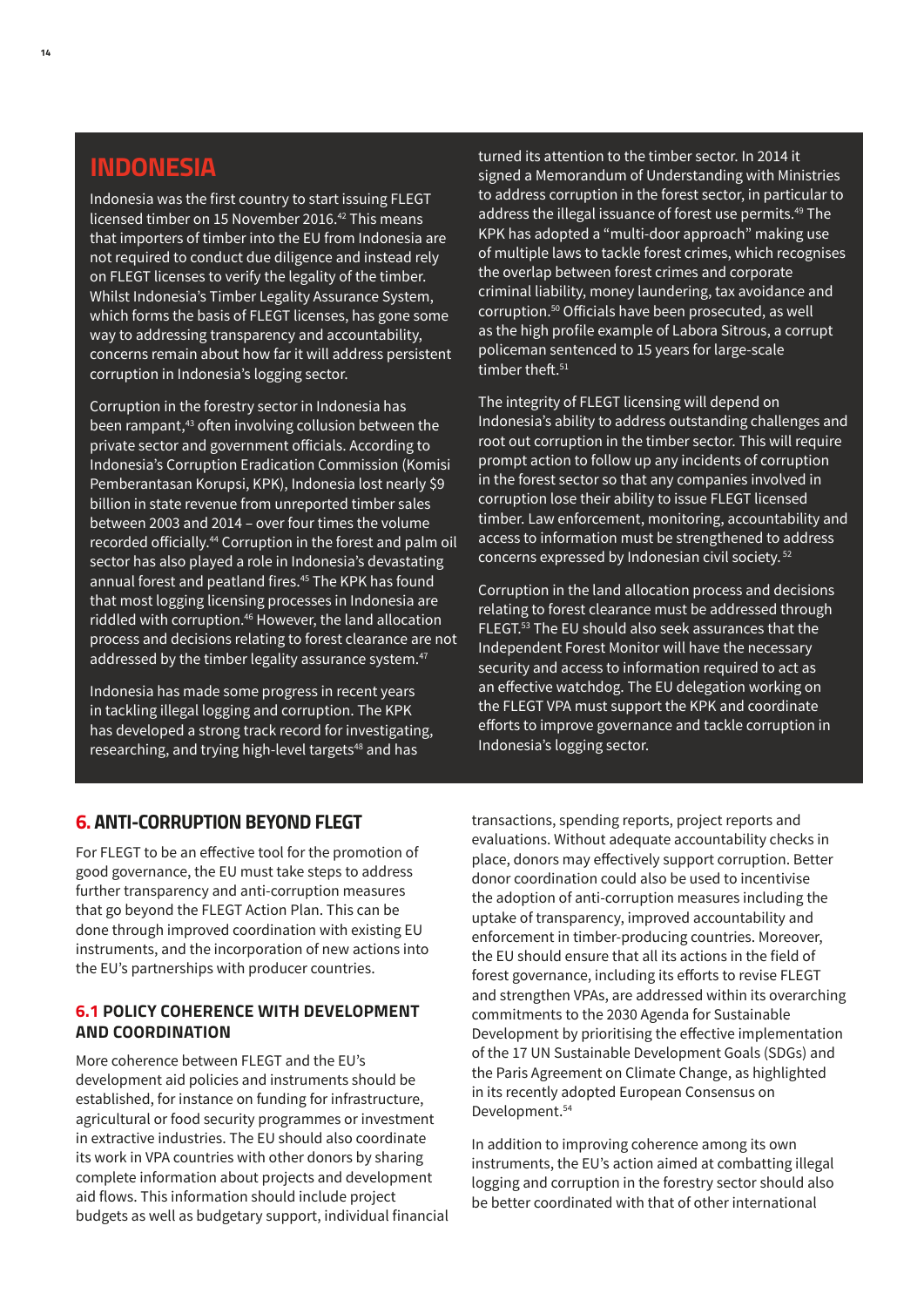actors, such as the UN Office on Drugs and Crimes (UNODC), UNEP and Interpol, which are active in the same field and may complement FLEGT's efforts, e.g. by building capacity in third countries, and by directly tackling forest crimes in a supra-national scheme. In particular, the EU should step up efforts to build coherence between FLEGT and REDD+, particularly in VPA countries which are actively engaging in both processes.<sup>55</sup>

#### **6.2 ACCOUNTING AND CORPORATE REPORTING DIRECTIVES**

FLEGT should be coherent with existing EU legislation, in particular the EU Accounting and Transparency Directives (ATD) and the EU Non-Financial Reporting Directive (NFRD).56 Companies' first financial and non-financial reports will be published in 2017 in accordance with the two directives.<sup>57</sup>

 The ATD, adopted in 2013, requires large oil, gas, mining and logging companies<sup>58</sup> listed and headquartered in the EU to disclose their payments<sup>59</sup> of  $€100,000$  and over to the governments of the countries in which they are active. These measures are critically important, as the disclosure of this information provides civil society, local communities and the international community with the tools needed to hold governments to account for any income made through the exploitation of natural resources by EU multinationals and monitor whether it is used for a public good. During its review in 2018 it will be critical to address the ATD's current loopholes regarding its high threshold for payments, which make the legislation less effective in the logging sector.

Similarly the NFRD, adopted in 2014, requires large EU companies considered public-interest entities to disclose non-financial reports on the impacts of their activities on environmental, social and employee matters, respect for human rights, anti-corruption and bribery matters, including risks and the due diligence processes implemented. The disclosure of this information will be useful to monitor the risks associated with companies' business operations, especially if they are engaged in high-risk sectors such as extractives and logging; carry out business operations in high-risk countries; or where supply chains are involved.

FLEGT and VPAs should consider the analysis of the first batch of corporate reports. New measures should reflect and draw upon the potential loopholes and anomalies that may emerge from the reports. The results of the reports' analysis should inform the calls for actions to be taken in order to improve clean procurement systems, open tendering processes and the access to information and data on how money from licensing fees is used by governments.

### **6.3 ANTI-MONEY LAUNDERING AND BENEFICIAL OWNERSHIP TRANSPARENCY**

The involvement of transnational organized crime and advanced laundering is becoming more and more evident in forest crimes.<sup>60</sup> Corruption in the forestry sector often manifests itself through corporate crimes, involving a system of fraud, tax fraud, forged permits or permits acquired through bribes, laundering of illegally procured timber and extensive smuggling operations. Complex schemes of multi-layered shell companies based in offshore jurisdictions are often used in the sectors of palm oil production, agricultural plantations or grazing (that rarely produce any primary products) for the acquisition or lease of land officially for agricultural purposes. In reality this serves as a way to clear forests for timber trade and pulp supply.

The recent reopening of some sections of the EU's Fourth Anti-Money Laundering Directive (AMLD) due to the Panama Papers scandal provides an opportunity to address this issue by ensuring that beneficial ownership information of both companies and trusts is publicly disclosed in registers that are freely available and in open data format.<sup>61</sup>

### *7. RECOMMENDATIONS*

As the EU considers the recommendations of the FLEGT evaluation, Council conclusions<sup>62</sup> and Staff Working Document<sup>63</sup> and develops its work plan, Global Witness and Transparency International EU believe that the EU's FLEGT Action Plan must prioritise anti-corruption measures in the forestry sector if it is to be effective.

In order to tackle corruption effectively, the EU and Member States should refocus FLEGT action to address the essential elements of an anti-corruption strategy, namely accountability, transparency, participation and integrity, instead of merely prioritising technical elements and licence processes. These measures should include:

#### **ACCOUNTABILITY**

**>** End the impunity in the forest sector by ensuring that infractions are prosecuted and companies linked to criminal activities do not receive or benefit from public subsidies and donor funds.

**>** Introduce stronger measures to ensure fair and transparent law enforcement, including capacity building for the judiciary and for officials responsible for enforcing the law and dealing with infractions in the field and along the supply chain, as well as support for independent, anti-corruption commissions.

**>** Encourage the adoption of self-financing and selfsustaining enforcement systems in timber rich countries that are subject to public scrutiny.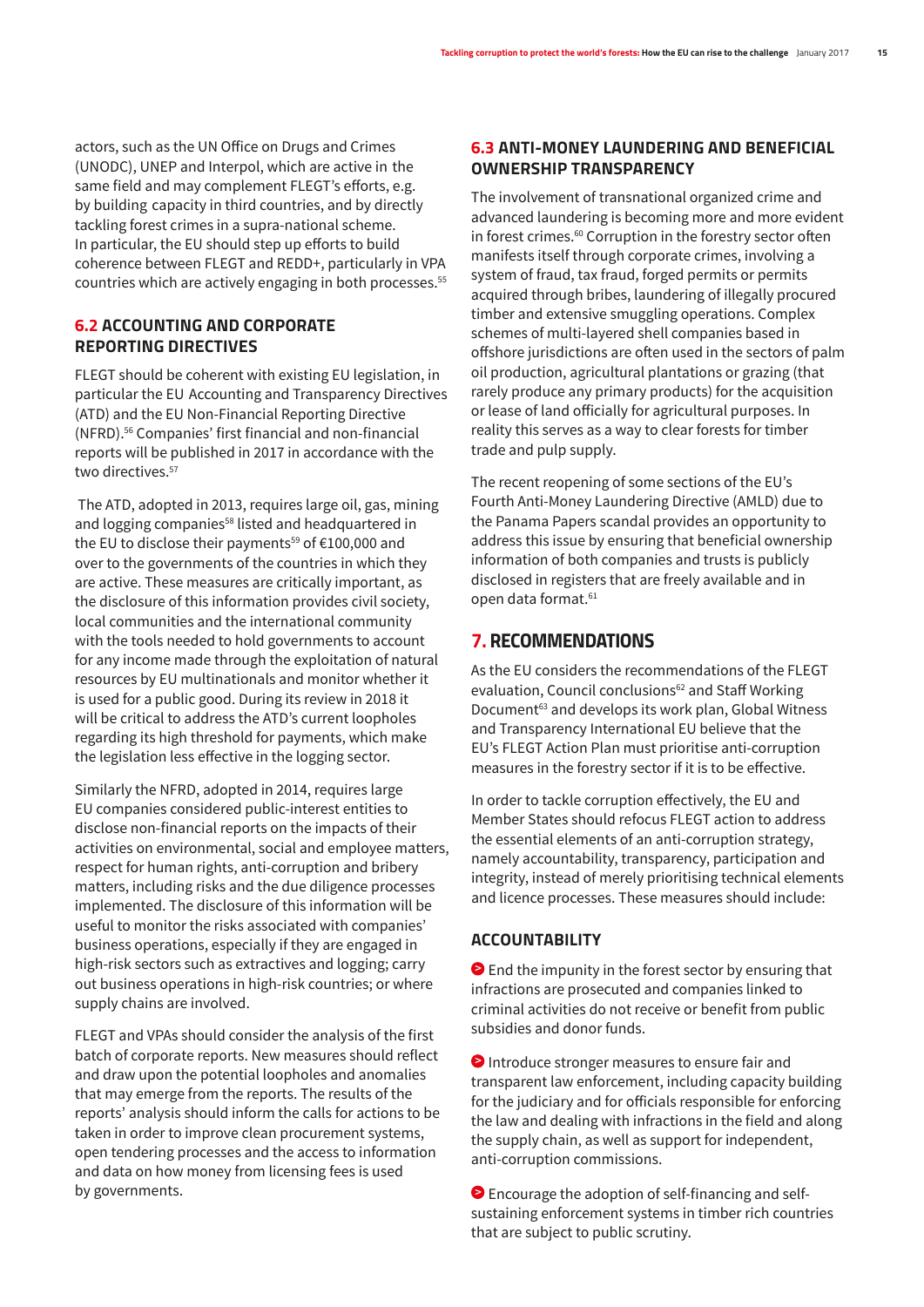**>** Ensure adequate and equitable access to justice and encourage measures aimed at improving the independence and transparency of the judiciary as well as training for judges and their staff.

**>** Require that all producer countries receiving support via FLEGT have independent forest monitors in place and operate accountability mechanisms for acting upon independent forest monitoring reports.

**>** Expand EU Timber Regulation guidance to include more detailed corruption-specific risk mitigation measures to increase compliance, including anti-bribery terms and conditions in contracts with suppliers, the implementation of anti-corruption compliance provisions, audited financial statements, and anti-corruption audits.

**>** Better enforcement of the EU Timber Regulation, including more regular and systematic controls and investigations in EU harbours, to ensure that operators take effective measures for risk mitigation with respect to corruption, and are held accountable where they fail to do so.

#### **TRANSPARENCY**

**>** Better implementation of information disclosure in VPAs, including common minimum standards, ensuring that information is easily available and in a format and language accessible to the general public.

**>** A system, including a web-portal, should be established and maintained where the public can check information related to the forest sector, concessions, infractions, court cases etc.

#### **PARTICIPATION**

**>** Adequate support and well-defined procedures for citizens' participation within FLEGT and for addressing concerns about civil society space.

**>** Require commitment to fundamental rights, in particular freedom of expression and information, and respect of free, prior and informed consent by producer country governments.

#### **INTEGRITY**

**>** Assure the integrity of FLEGT licensed timber by tackling concerns about corruption in the land allocation process, including logging concessions.

**>** Improve public procurement systems, for instance through open tender systems, the disclosure of information on funds paid for licenses and concessions, increased data on how money from licensing fees

is used by governments as well as complaints mechanisms accessible to competitors, with penalties for contraventions.

**>** Encourage the adoption of measures reducing opportunities for conflicts of interest, such as mandatory disclosure of companies' political donations and political parties' funding, declarations of interest by officials and politicians, as well as measures aimed at controlling and regulating lobbying on forestry issues.

Moreover, for FLEGT to be an effective tool for the promotion of good governance, the **European Commission** must take steps to address further transparency and anti-corruption measures that go beyond the FLEGT Action Plan and have not yet been included in it. These steps include:

**>** Strengthen coordination in VPA countries with other donor agencies and international actors, in particular with REDD+.

**>** Improve policy coherence between FLEGT and other development aid policies as well as EU legislation on corporate accountability and anti-money laundering.

**>** Improve policy coherence between FLEGT and its commitments at the global level, in particular the UN SDGs and the Paris Agreement on Climate Change.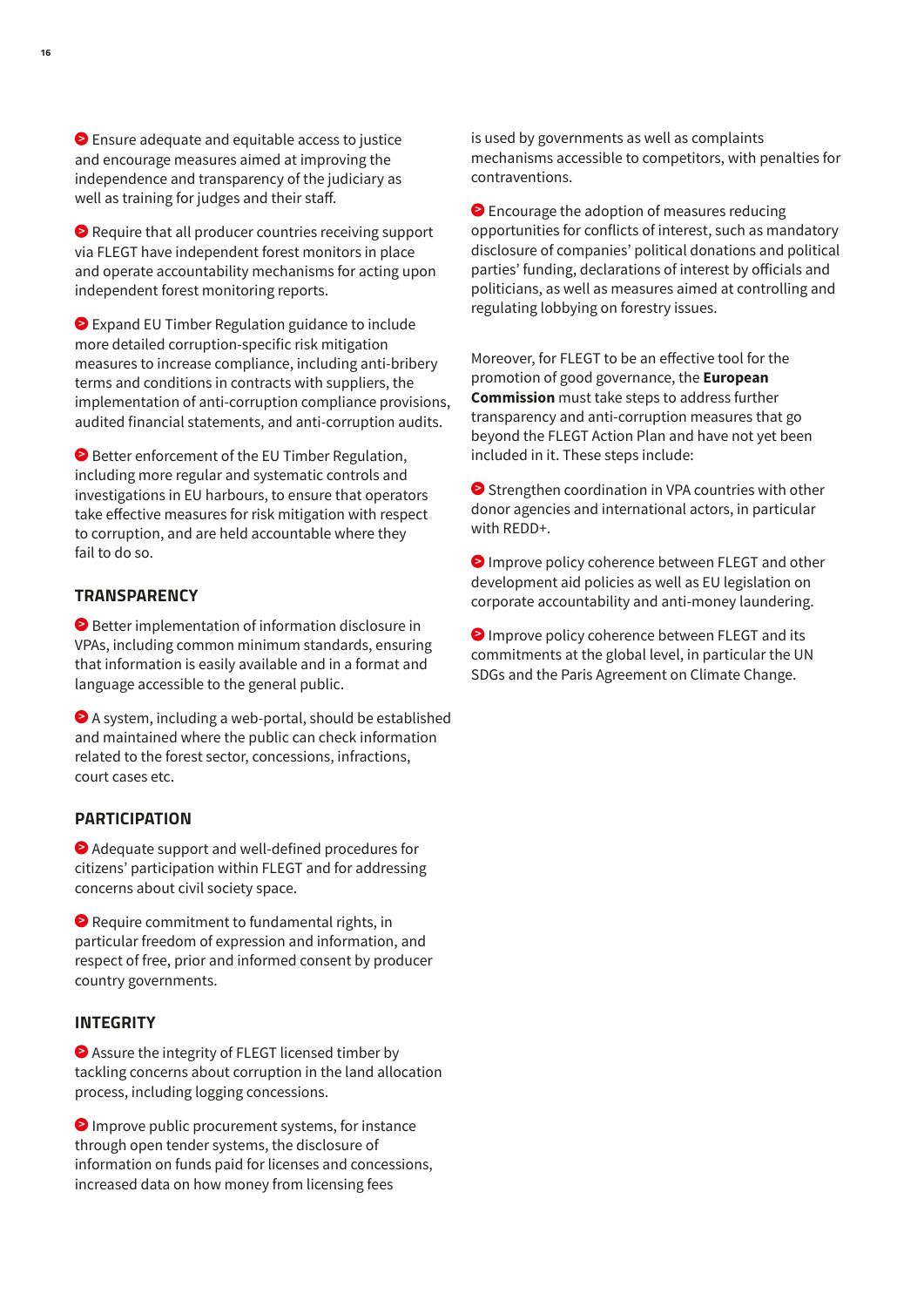#### *ENDNOTES*

- **1** See table on page 10 for an illustration of the levels of corruption in countries exporting tropical timber to the EU.
- **2** Food and Agriculture Organisation of the United Nations (FAO), Illegal activities and corruption in the forestry sector, State of the World's Forests, 2001.
- **3** A. Blundell, E. Harwell, Manual: An Analysis of Corruption in the Forestry Sector, 2009.
- **4** UNEP-INTERPOL, The Rise of Environmental Crime, 2016, pp7 http://unep.org/ documents/itw/environmental\_crimes.pdf
- **5** Transparency International, Keeping REDD+ Clean: a step-by-step guide to preventing corruption, 2012: http://www.transparency.org/whatwedo/ publication/keeping\_redd\_clean
- **6** Transparency International, Corruption in Logging Licences and Concessions, 2010.
- **7** Transparency International, Corruption in Logging Licences and Concessions, 2010.
- **8** ICAR & Global Witness, Tainted Lands: Corruption in Large-Scale Land Deals, November 2016, https://www.globalwitness.org/documents/18677/Tainted\_ Lands\_Report\_FINAL.pdf
- **9** United Nations Office of the High Commissioner for Human Rights (OHCHR), Free Prior and Informed Consent of Indigenous Peoples (2013), http:// www.fao.org/3/a-i3496e.pdf (defining free, prior, and informed consent (FPIC) as requiring, "States to consult and cooperate in good faith with the indigenous peoples concerned through their own representative institutions in order to obtain their free, prior and informed consent before adopting and implementing legislative or administrative measures that may affect them.").
- **10** See various Global Witness reports, including Signing Their Lives Away Liberia's Private Use Permits and the Destruction of Community-Owned Rainforest, 2012, https://www.globalwitness.org/documents/17814/signing\_ their\_lives\_away\_-\_liberian\_private\_use\_permits\_-\_4\_sept\_2012.pdf - which documented the mis-use of Private Use Permits.
- **11** Global Witness, Blood Timber How Europe played a significant role in funding the war in the Central African Republic, 2015, pp39 https://www.globalwitness. org/documents/18026/BLOOD\_TIMBER\_web.pdf
- **12** As documented in various Global Witness reports, including Inside Malaysia's Shadow State: Backroom deals driving the destruction of the Sarawak, https:// www.globalwitness.org/documents/17779/no\_forests\_left.pdf
- **13** Transparency International, Tackling Political Corruption to Combat Illegal Logging, 2011; Global Witness, Cambodia's Family Trees, 2007, https://www. globalwitness.org/en/reports/cambodias-family-trees/
- **14** Transparency International, Tackling Political Corruption to Combat Illegal Logging, 2011
- **15** See USAID commissioned report for a more detailed overview of conflict timber in Africa and Asia: Thomson & Kanaan, Conflict Timber: Dimensions of the Problem in Asia and Africa, 2003 http://pdf.usaid.gov/pdf\_docs/Pnact462.pdf
- **16** See, for example, Global Witness, Forests, Famine and War –The Key to Cambodia's Future, 1995 https://www.globalwitness.org/sites/default/files/ pdfs/forests\_famine\_and\_war\_the\_key\_to\_cambodias\_future.htm and Global Witness, Blood Timber – How Europe played a significant role in funding the war in the Central African Republic, 2015 https://www.globalwitness.org/ documents/18026/BLOOD\_TIMBER\_web.pdf
- **17** "Logging Off: How Liberian timber industry fuels Liberia's Humanitarian Disaster and threatens Sierra Leone", Global Witness, September 2002.
- **18** Global Witness, Blood Timber, 2015, pp19 https://www.globalwitness.org/ documents/18026/BLOOD\_TIMBER\_web.pdf
- **19** M. P. Goncalves & Al., Justice for Forests: Improving Criminal Justice Efforts to Combat Illegal Logging, World Bank Study, 2012: http://siteresources. worldbank.org/EXTFINANCIALSECTOR/Resources/Illegal\_Logging.pdf.
- **20** European Commission, Communication from the Commission to the Council and the European Parliament, Forest Law Enforcement, Governance and Trade (FLEGT), Proposal for an EU Action Plan, 21 May 2003 http://eur-lex.europa.eu/ legal-content/EN/TXT/PDF/?uri=CELEX:52003DC0251&from=EN
- **21** Terea, S-for-S & Topperspective, Evaluation of the EU FLEGT Action Plan (Forest Law Enforcement Governance and Trade) 2004-2014, pp127 https://ec.europa. eu/europeaid/sites/devco/files/report-flegt-evaluation.pdf
- **22** Terea, S-for-S & Topperspective, Evaluation of the EU FLEGT Action Plan (Forest Law Enforcement Governance and Trade) 2004-2014, pp47 https://ec.europa. eu/europeaid/sites/devco/files/report-flegt-evaluation.pdf
- **23** Transparency International, Anti-corruption Glossary: http://www.transparency. org/glossary. Also the four pillars outlined in presentation by Anne-Christine Wegener, GIZ in the presentation to Chatham House Conference, June 2016

'Transparency in the forestry sector' http://www.illegal-logging.info/sites/files/ chlogging/Day%201\_Session%203\_Anne-Christine%20Wegener%20%282%29. pdf

- **24** Terea, S-for-S & Topperspective, Evaluation of the EU FLEGT Action Plan (Forest Law Enforcement Governance and Trade) 2004-2014, pp109 https://ec.europa. eu/europeaid/sites/devco/files/report-flegt-evaluation.pdf
- **25** World Bank, Strengthening Forest Law Enforcement and Governance, Addressing a Systematic Constraint to Sustainable Development, 2006, http://documents.worldbank.org/curated/en/330441468161667685/ pdf/366380REVISED010Forest0Law01PUBLIC1.pdf
- **26** Studies by Resource Extraction Monitoring (REM) in Congo-Brazzaville propose that taxes in the forest sector should be hypothecated to fund enforcement efforts. REM, has suggested that the sum of unpaid taxes would be sufficient to finance law enforcement of the sector: http://www.rem.org.uk/documents/ FM\_REM\_CAGDF\_OIFLEG\_Briefing\_Note\_3.pdf http://www.rem.org.uk/documents/Note\_synthese\_2010\_OIFLEG\_REM.pdf
- **27** European Commission, Staff Working Document: Evaluation of Regulation (EU) No 995/2010 of the European Parliament and of the Council of 20 October 2010 laying down the obligations of operators who place timber and timber products on the market (the EU Timber Regulation) Accompanying the document, 18 February 2016, pp3 http://eur-lex.europa.eu/legal-content/EN/TXT/ PDF/?uri=CELEX:52016SC0034&from=EN

#### **28** Ibid.

#### **29** Ibid.

- **30** European Commission Notice Guidance Document for the EU Timber Regulation, 12 February 2016, p7 http://ec.europa.eu/environment/forests/pdf/ eutr\_guidance.zip
- **31** European Commission Notice Guidance Document for the EU Timber Regulation, 12 February 2016, p7 http://ec.europa.eu/environment/forests/pdf/ eutr\_guidance.zip
- **32** See Anti-corruption internal audits: a crucial element of anti-corruption, Ernst & Young, 2013
- **33** European Forest Institute FLEGT website, http://www.euflegt.efi.int/ transparency (last accessed 11 October 2016)
- **34** Global Witness, Impact and Effectiveness of Transparency Initiatives: Global Witness Submission to the FLEGT Action Plan Evaluation, July 2015 [available on request]
- **35** Liberia's VPA makes this distinction in Annex IX http://ec.europa.eu/world/ agreements/downloadFile.do?fullText=yes&treatyTransId=14685
- **36** Terea, S-for-S & Topperspective, Evaluation of the EU FLEGT Action Plan (Forest Law Enforcement Governance and Trade) 2004-2014, pp38 https://ec.europa.eu/ europeaid/sites/devco/files/report-flegt-evaluation.pdf
- **37** For more information about the criminalisation and killings of environmental activists see Global Witness, On Dangerous Ground, June 2016 https://www. globalwitness.org/documents/18482/On\_Dangerous\_Ground.pdf
- **38** UNDP, Access to information, 2003, http://www.undp.org/content/dam/aplaws/ publication/en/publications/democratic-governance/dg-publications-forwebsite/access-to-information-practice-note/A2I\_PN\_English.pdf
- **39** Transparency International, Corruption in Logging Licences and Concessions, 2010.
- **40** Terea, S-for-S & Topperspective, Evaluation of the EU FLEGT Action Plan (Forest Law Enforcement Governance and Trade) 2004-2014, pp 124 https://ec.europa. eu/europeaid/sites/devco/files/report-flegt-evaluation.pdf
- **41** Global Witness, Impact and Effectiveness of Transparency Initiatives: Global Witness Submission to the FLEGT Action Plan Evaluation, July 2015 [available on request]
- **42** EFI FLEGT, The wait is over. FLEGT licenses are coming, 15 September 2016, http://www.euflegt.efi.int/indonesia-news/-/asset\_publisher/FWJBfN3Zu1f6/ content/the-wait-is-over-flegt-licences-are-coming
- **43** Nepcon Forestry Risk Profile, January 2016, http://www.nepcon.org/sites/ default/files/Files/LegalSource/Country-Profiles/Indonesia/INF.03%20 Indonesia%20Country%20Profile%20EN%20V2.0%20JAN16.pdf
- **44** http://www.reuters.com/article/indonesia-forests-kpk-idUSL3N1280PE20151009
- **45** https://www.theguardian.com/sustainable-business/2016/apr/02/greenpeacepalm-oil-logging-indonesia-overlapping-land-claims-greenpeace-forest-fires
- **46** https://www.interpol.int/en/Media/Files/Crime-areas/Corruption/Training-on-Anti-Corruption,-Financial-Crimes-and-Asset-Recovery-in-the-Forestry-Sector/
- **47** EFI, http://www.euflegt.efi.int/publications/ indonesia-eu-voluntary-partnership-agreement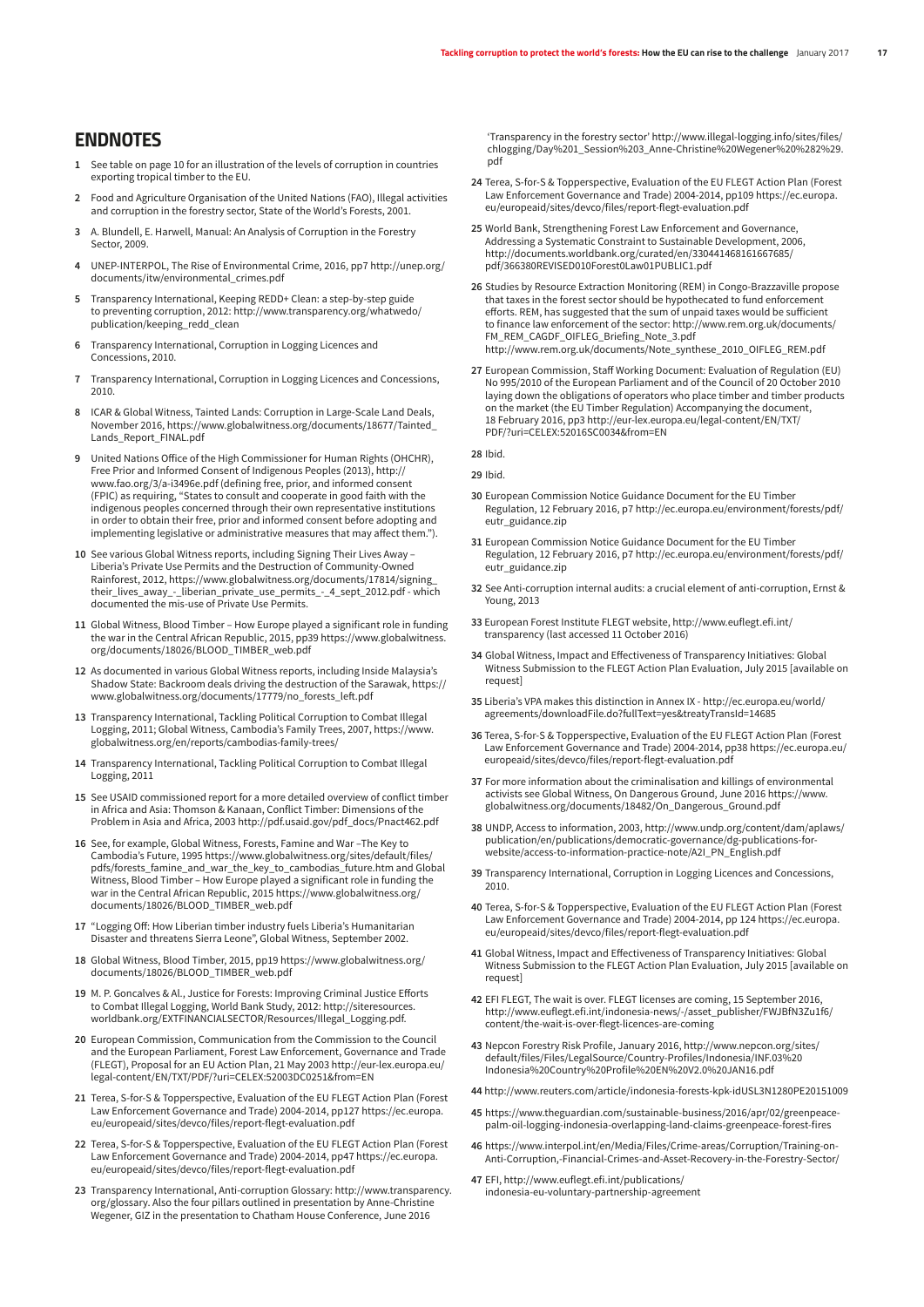- **48** Though there have been concerns that political pressure on the KPK is undermining its independence - http://www.globalindonesianvoices.com/26294/ the-politics-of-indonesias-corruption-eradication-commission/
- **49** http://jakartaglobe.id/news/kpk-government-join-forces-mou-forestry/
- **50** https://www.interpol.int/en/Media/Files/Crime-areas/Corruption/Training-on-Anti-Corruption,-Financial-Crimes-and-Asset-Recovery-in-the-Forestry-Sector/
- **51** https://eia-international.org/hes-gone-again-jailed-timber-crime-cop-on-the-run
- **52** Indonesia NGOs, Position Paper: Implementation of FLEGT Licenses Must Be Accompanied by Continuous Governance Improvement in the Forestry Sector and Trade, 11 May 2016, https://eia-international.org/wp-content/uploads/ Implementation-of-FLEGT-Licenses-Position-Paper-FINAL.pdf
- **53** EFI, http://www.euflegt.efi.int/publications/ indonesia-eu-voluntary-partnership-agreement
- **54** Communication from the European Commission: Proposal for a new European Consensus on Development, 22 November 2016: https://ec.europa.eu/europeaid/sites/devco/files/ communication-proposal-new-consensus-development-20161122\_en.pdf
- **55** REDD+ is a UN-initiated scheme aimed at shifting the forest economy from shortterm profit to long-term security by offering financial incentives to forest-rich countries to hold onto their woodland. It refers to "reducing emissions from deforestation and forest degradation in developing countries, and the role of conservation, sustainable management of forests, and enhancement of forest carbon stocks in developing countries". For more information see Transparency International's report REDD+ and Corruption Risks for Africa's Forests: Case Studies from Cameroon, Ghana, Zambia and Zimbabwe, 2016: http://www. transparency.org/whatwedo/publication/redd\_and\_corruption\_risks\_for\_ africas\_forests\_case\_studies\_from\_cameroon\_gh
- **56** European Commission, New disclosure requirements for the extractive industry and loggers of primary forests in the Accounting (and Transparency) Directives (Country by Country Reporting), 12 June 2013, http://europa.eu/rapid/pressrelease\_MEMO-13-541\_en.htm; European Commission, Non-Financial Reporting, 2014, http://ec.europa.eu/finance/company-reporting/non-financial\_reporting/ index\_en.htm.
- **57** Two Member States Cyprus and Ireland have not yet transposed the legislation, while companies in two further ones – France and the UK – have already published their first reports in 2016.
- **58** In accordance with the EU's definition of 'large undertaking' included in the Accounting Directive, which defines a large company as one which exceeds two of the three following criteria: turnover €40 million; total assets €20 million and employees 250.
- **59** According to the EU legislation, payments to governments include taxes paid, production rights, royalties, bonuses, dividends, licence, rental and entry fees as well as payments for infrastructure improvements.
- **60** UNEP-Interpol, Ibid, p. 51, http://unep.org/documents/itw/environmental\_ crimes.pdf
- **61** European Commission, Commission strengthens transparency rules to tackle terrorism financing, tax avoidance and money laundering, 2016, http://europa. eu/rapid/press-release\_IP-16-2380\_en.html
- **62** European Council, Council Conclusions on Forest Law Enforcement, Governance and Trade (FLEGT), 2016, http://www.consilium.europa.eu/en/press/ press-releases/2016/06/27-28-agri-forest-law/
- **63** European Commission, Staff Working Document, Evaluation of the EU Action Plan for Forest Law Enforcement, Governance and Trade, 2016, http://ec.europa. eu europeaid/sites/devco/files/staff-working-document-2016-275-f1\_en.pdf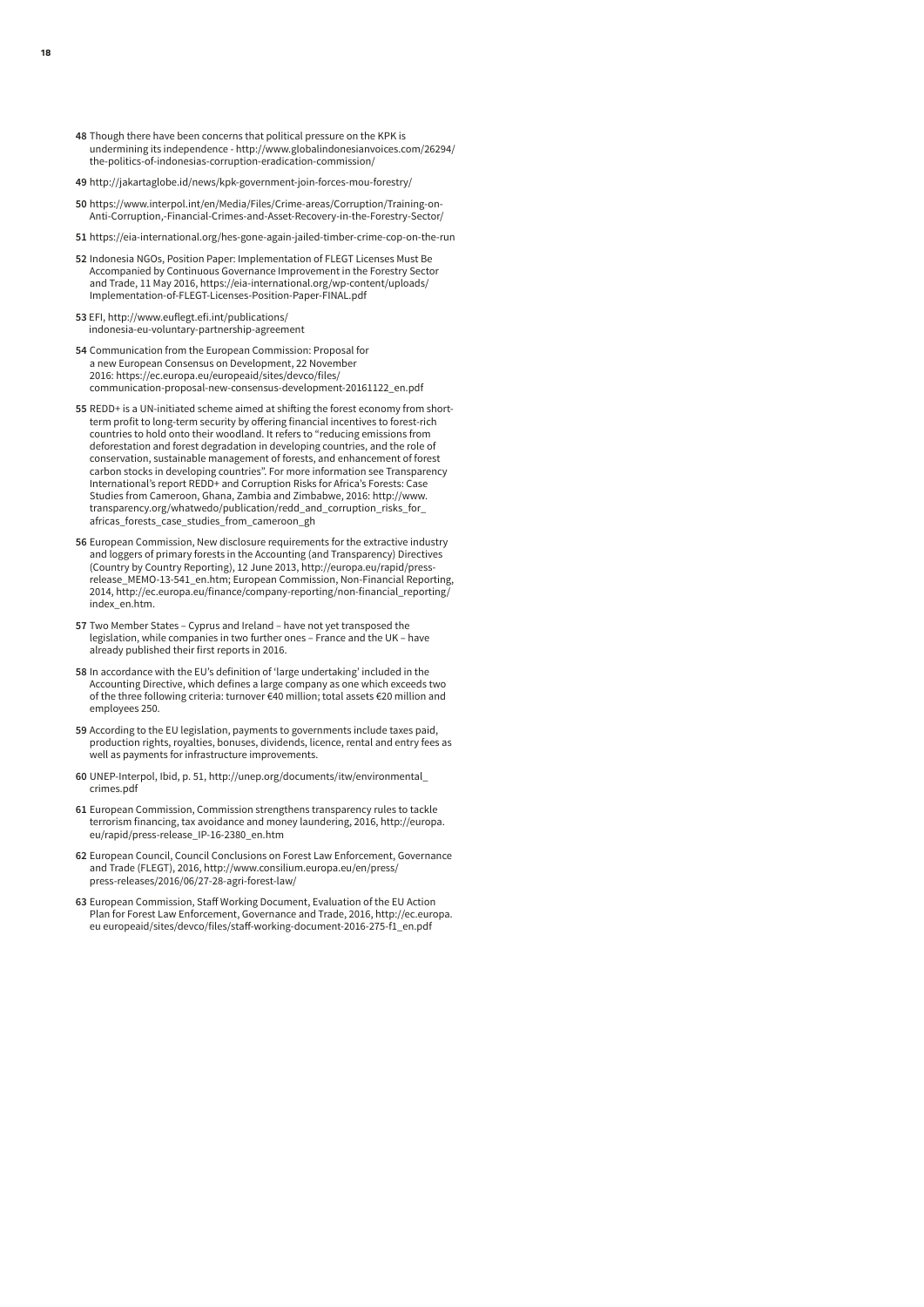**Icons page 8 : Truck – Bonegolem/Noun project, Process – Amr Fakhri/Noun project, Export/Import – Jack Curry/Noun project**